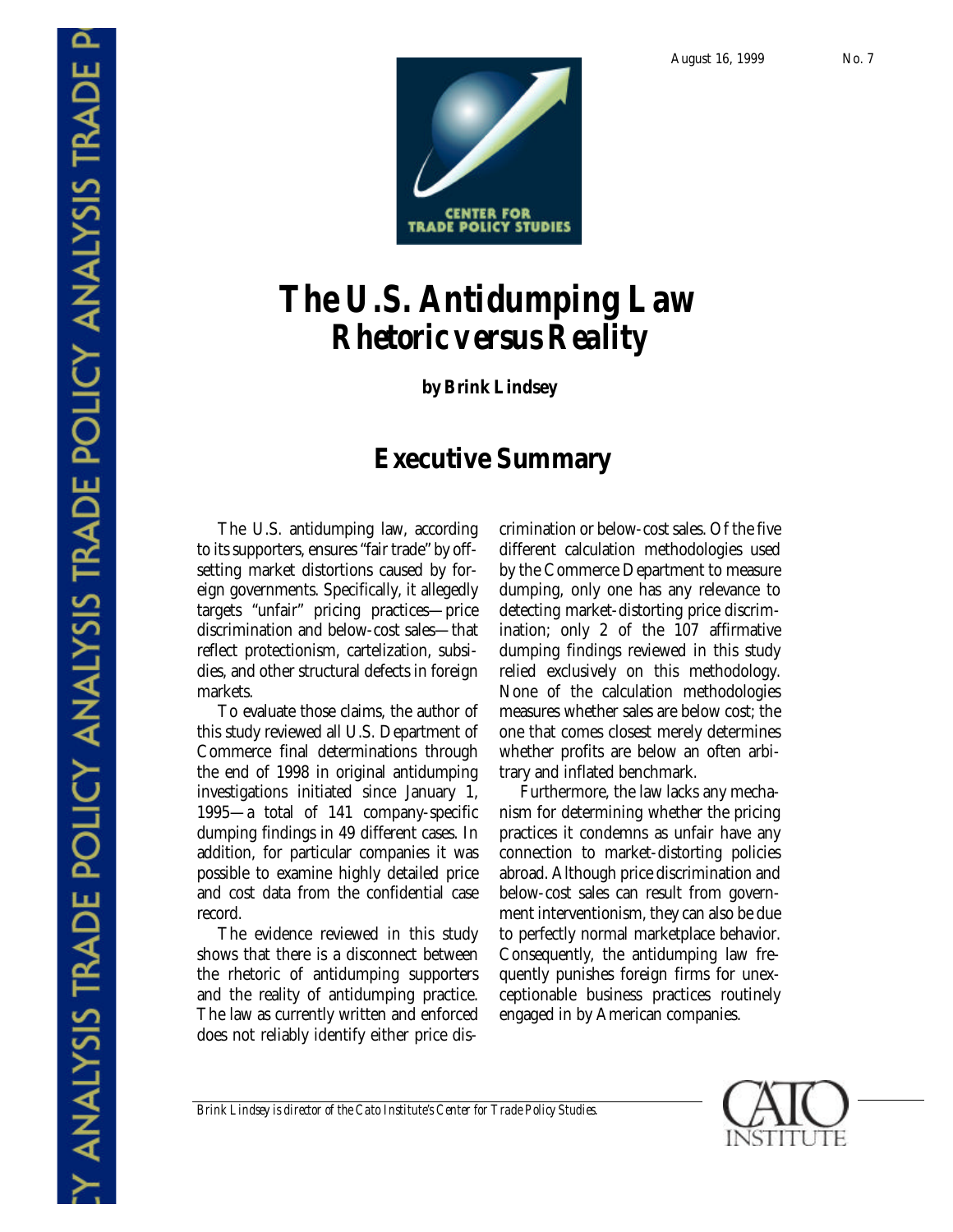**Antidumping advocates hail the law as a bulwark against unfair trade practices abroad.** 

## **Introduction**

The U.S. antidumping law protects American industries from supposedly unfair import competition. <sup>1</sup> Specifically, it imposes extra duties on goods from a particular country or group of countries if two conditions are met: first, the Department of Commerce must find that the goods are being sold in the United States at "dumped" prices; second, the International Trade Commission must determine that the imports in question are causing or threatening "material injury" to domestic producers of the "like product." 2

Antidumping advocates hail the law as a bulwark against unfair trade practices abroad. They argue that dumping—which they define as either international price discrimination or export sales at prices below the cost of production—results from interventionist government policies and structural differences between national economies. Those market distortions allegedly give foreign firms an unfair competitive advantage in the U.S. market by allowing them to charge lower prices than would be possible under normal market conditions. Antidumping duties are needed to offset that unfair advantage and thereby ensure the proverbial level playing field.

The claims of the antidumping law's supporters raise basic questions about the proper objectives of U.S. trade policy. Assuming that the antidumping law does indeed target market-distorting practices, does it really make sense to respond to those practices by protecting particular American companies from the competitive consequences of those practices? Granted, cheap imports are capable of injuring specific import-competing firms; those same cheap imports, however, just as clearly benefit the American companies that buy and use them, not to mention the millions of consumers who buy from those companies. So why is it appropriate to sacrifice the interests of some Americans to the interests of others? Are the interests of import-competing firms really a valid proxy for the broader national economic interest?

Those questions go to the heart of the

ongoing debate over free trade versus "fair trade." Any complete assessment of antidumping policy must ultimately grapple with them. Before reaching those fundamental issues, though, it is necessary to examine whether the antidumping law does in fact uphold some plausible notion of fair trade. This is the narrow and specific focus of this paper: does the antidumping law really target market distortions caused by foreign governments? In other words, does the antidumping law really do what its supporters claim it does?

An examination of those questions reveals a disconnect between the rhetoric of antidumping supporters and the reality of antidumping practice. The antidumping law as currently written and enforced does not reliably identify either price discrimination or below-cost sales. Furthermore, the law lacks any mechanism for determining whether the pricing practices it condemns as unfair have any connection to market-distorting policies abroad. Although price discrimination and below-cost sales can result from government interventionism, they can also be due to perfectly normal marketplace behavior. Consequently, the antidumping law all too frequently punishes normal marketplace behavior that has nothing to do with "unfair trade" under any plausible definition of that term.

## **Targeting Artificial Advantages**

Advocates of antidumping claim that dumping is an unfair trade practice that takes two different forms: price discrimination and below-cost sales. Both types of dumping allegedly reflect underlying market distortions caused by foreign government policies. Those distortions confer an artificial advantage on foreign producers when they are selling in the United States—they can sell at lower prices than would otherwise be possible.

Thus, price discrimination (i.e., selling at lower prices in the United States than at home) supposedly signals the existence of a protected "sanctuary" home market. According to Greg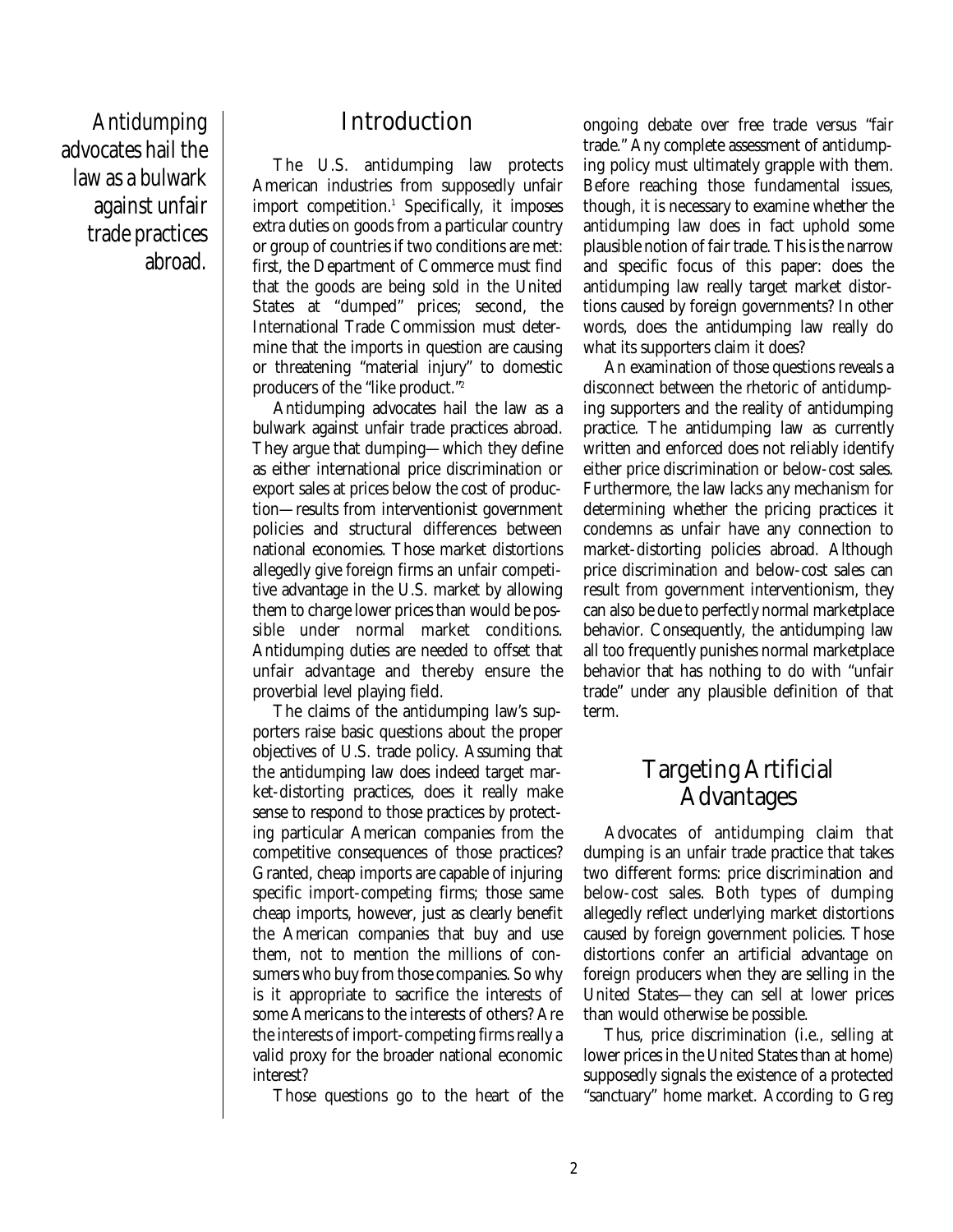Mastel, formerly a trade policy analyst with the Economic Strategy Institute and a firm supporter of the antidumping law:

If a company engages in dumping in foreign markets and its home market is open, the price differential will induce the company's competitors or other resellers to reexport dumped products to the dumper's home market. These reexports would quickly pull the home market price down to the dumped price and erase home market profits. Thus, a closed or restricted home market is also a virtual precondition to a successful dumping strategy. 3

This situation gives the foreign producer an arguably unfair competitive advantage over U.S. rivals. "A closed home market allows companies to charge high prices at home because they face no foreign competition," Mastel explains. "Foreign companies can then use the profits from these domestic sales to cross-subsidize export sales at dumped prices." 4

As to sales below cost, the contention is that the foreign producer could not sustain its losses in the absence of market-distorting government policies back home. Here again, a domestic sanctuary market could be the culprit: supranormal profits at home could allow a company to take losses abroad. Alternatively, government subsidies could prop up a company in spite of its losses. The subsidies might take the form of explicit grants or soft loans, or they might be considerably more subtle. Under "crony capitalism," for example, a politicized banking system can allow a well-connected but money-losing company to receive financing without regard to commercial considerations.

Another possibility is that loss-making export sales reflect basic structural flaws in a foreign country's economic policies. For example, the absence of functional bankruptcy laws could allow money-losing companies to continue in existence simply because their creditors have no better remedy than to keep them afloat and hope for a turnaround. In another possible scenario, hyperinflation or other severe monetary disorder may reduce companies to barter operations in which concepts of profit and loss no longer obtain.

Note that dumping as described above is not anticompetitive in the sense that economists use the term. Although politicians and protectionist business leaders may rail against "predatory dumping," the more sophisticated supporters of antidumping shy away from such rhetoric. They recognize that true predatory pricing—aggressive underselling of rivals in the hope of driving them out of business and eventually establishing a monopoly—is rarely attempted and even more rarely succeeds. "There are only a handful of cases in recent history," Mastel concedes, "in which it reasonably can be argued that such a systematic predatory strategy was being followed." <sup>5</sup> Furthermore, it is clear that antidumping policies do not follow competition policy standards for dealing with predation. "The antidumping rules are not intended as a remedy for predatory pricing practices of firms," states a U.S. submission to the World Trade Organization that staunchly defends the U.S. law, "or as a remedy for any other private anticompetitive practices typically condemned by competition laws." 6

The primary justification for the antidumping law is really more political than economic. The guiding precept is *legitimacy* rather than *efficiency*. Specifically, the argument is that international competition should be subject to certain agreed-upon "rules of the game" according to which some sources of competitive advantage—trade barriers, subsidies, and other market-distorting government policies are condemned as unfair. In this conception, the legitimacy of international trade flows and ultimately, political support for maintaining those flows—is contingent upon denying competitors the benefits of any unfair advantage and thereby ensuring the much-invoked level playing field.

The U.S. WTO submission is very explicit in that regard:

The focus of the antidumping rules . . . is not consumer welfare or allocative efficiency. Rather, consistent with other

**The primary justification for the antidumping law is really more political than economic. The guiding precept is** *legitimacy* **rather than** *efficiency***.**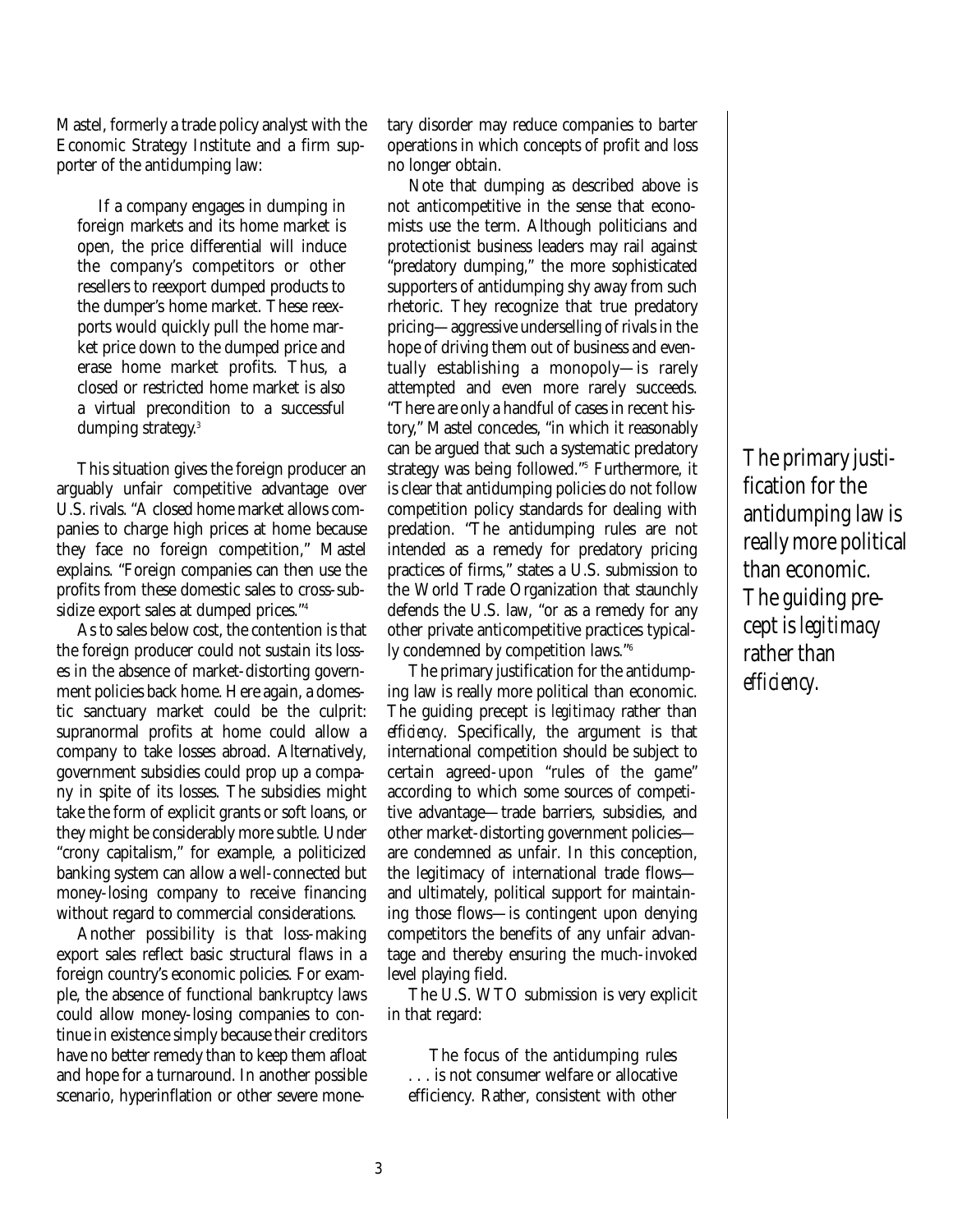WTO agreements, the Antidumping Agreement implicitly recognizes that there is an accepted norm for the behavior of governments in the broad multilateral trade context, *i.e.*, a government should not pursue industrial policies which distort market structures or processes and thereby provide artificial advantages to domestic producers to the detriment of producers in other countries. The Antidumping Agreement also recognizes that there should be a remedy for certain harms caused when different economic systems interact. 7

It is beyond the scope of this paper to explore whether such rhetoric makes sense whether the distinction between "natural" and "artificial" competitive advantages is intellectually coherent, and whether erecting trade barriers against imports that enjoy those advantages characterized as artificial constitutes sound trade policy or indeed promotes fairness in any meaningful sense of that term. <sup>8</sup> The aim here is narrower: it is simply to examine whether the reality of antidumping practice matches its rhetoric. Are antidumping duties, for better or worse, really offsetting the effects of marketdistorting government policies?

This question needs to be answered in two stages. First, it is necessary to determine the effectiveness of current antidumping methodologies at targeting the supposedly unfair pricing practices of price discrimination and selling below cost. Second, to the extent that the antidumping law does indeed find its targets, it must be ascertained whether those pricing practices are reliable indicators of underlying market distortions.

#### **How Dumping Is Calculated**

The first step in this inquiry is to examine how dumping is actually calculated under U.S. law. In general, the Commerce Department compares the prices of imported merchandise sold in the United States to some measure of "normal value." There are, however, a number of different ways to perform such comparisons—and in particular, a number of different benchmarks for determining normal value.

In the most familiar method, Commerce compares "net" U.S. prices to "net" home-market prices. To arrive at net values, Commerce subtracts freight charges, brokerage and handling fees, commissions, and various other selling expenses; the idea here is to compare prices on an "ex factory" basis.

The antidumping statute indicates that comparing U.S. and home-market prices is the preferred method of calculating dumping margins. 9 If specified conditions exist, though, the Commerce Department will employ alternative methodologies. Thus, if the foreign producer does not sell the subject merchandise in the domestic market, or its total domestic sales are less than 5 percent of its U.S. sales, the home market is considered not viable. 10 In that case the Commerce Department will select another export market to serve as the comparison market; U.S. prices are then compared to prices in some third-country market. 11 If there are no viable third-country markets, Commerce will compare U.S. prices to "constructed value"—which is equal to the company's total cost of production plus some amount for profit. 12

The Commerce Department can deviate from normal price-to-price comparisons even when there is a viable domestic or third-country market. Within the broad category of merchandise under investigation, there may be many different specific product types or models. For each model sold in the United States, Commerce tries to identify sales of identical or similar products in the comparison market; if it cannot find any such sales, the U.S. sales of that model will be compared to constructed value. 13

More important, Commerce examines comparison-market prices to determine whether they are below the full cost of production. If more than 20 percent of comparisonmarket prices of a particular model are below cost, Commerce will exclude all the below-cost sales of that model from its calculations on the ground that they are "outside the ordinary course of trade." In that case, U.S. prices are compared to above-cost comparison-market prices only; if there are no above-cost sales of

**Are antidumping duties, for better or worse, really offsetting the effects of marketdistorting government policies?**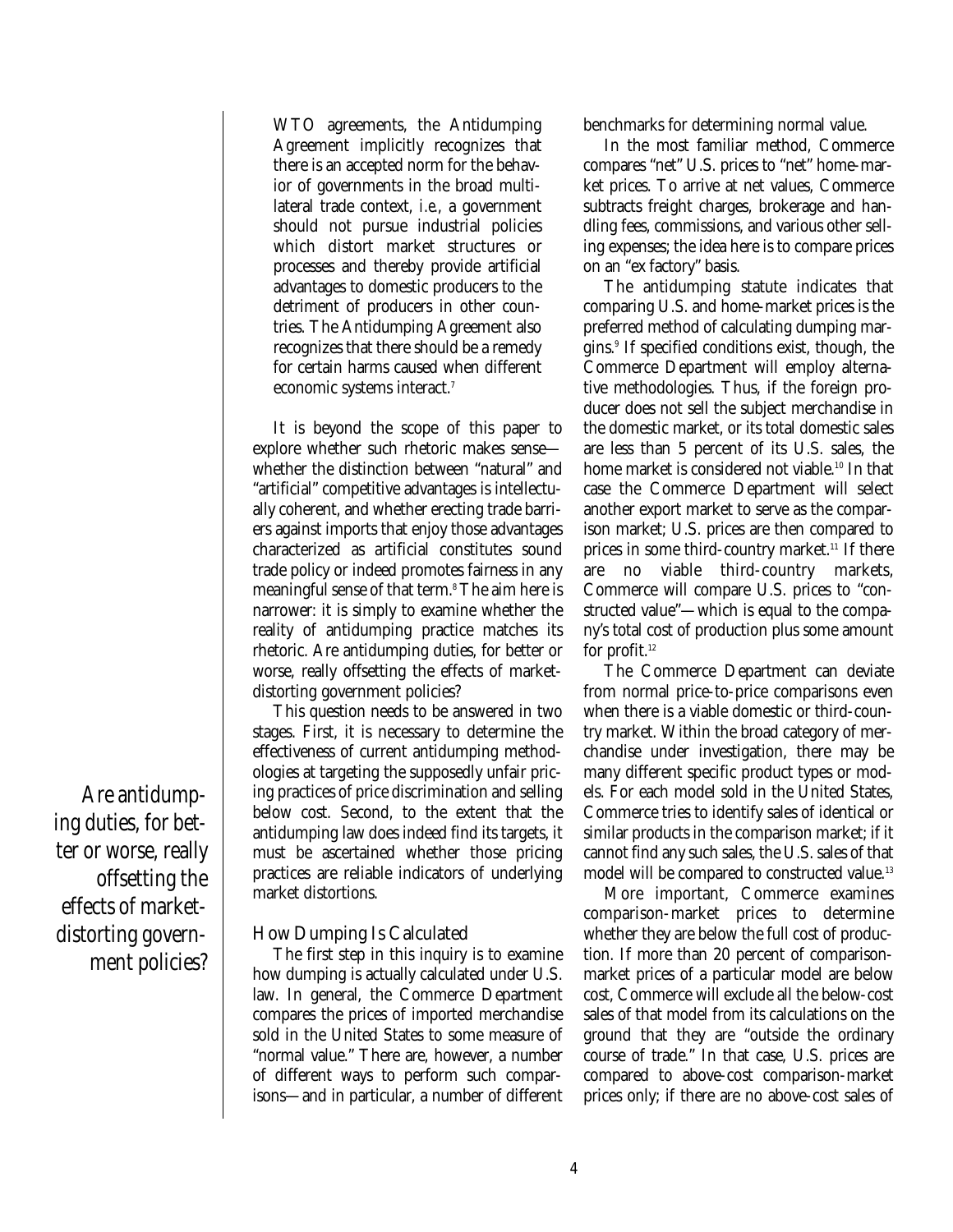| Antidumping's Poor Aim                       |                                              |                                           |
|----------------------------------------------|----------------------------------------------|-------------------------------------------|
| Calculation<br>Methodology                   | Relevance to<br>Price-Discrimination Dumping | Relevance to<br><b>Below-Cost Dumping</b> |
| U.S. prices to<br>home-market prices         | overinclusive                                | none                                      |
| U.S prices to<br>third-country prices        | none                                         | none                                      |
| Constructed<br>value                         | none                                         | overinclusive                             |
| NME surrogate-country-<br>based normal value | none                                         | overinclusive                             |
| "Facts available"                            | none                                         | none                                      |
|                                              |                                              |                                           |

**Table 1 Antidumping's Poor Aim**

identical or similar merchandise, U.S. prices are compared to constructed value. 14

The Commerce Department employs another methodology altogether for imports from "nonmarket economies" (NMEs), that is, China and members of the former Soviet bloc. 15 In NME cases, Commerce rejects home-market prices as unreliable, since they are not the product of genuine market transactions. Constructed value is also rejected on the ground that the company's costs are likewise not market based. Instead, Commerce obtains the company's "factors of production"—the physical quantities of all the inputs used in producing the merchandise—and values those inputs on the basis of prices in a "surrogate country." Surrogate countries are market economies judged to be at a level of economic development similar to that of the NME country in question. Commerce then compares U.S. prices to a costbased normal value derived from company-specific factors of production and surrogate-country prices of those factors (including surrogatecountry averages for selling, general, and administrative expenses and profit). 16

Finally, the Commerce Department sometimes calculates dumping on the basis of "facts available" rather than actual company data. 17 Determinations are based on facts available when a foreign producer fails to provide all the price and cost information requested by the Commerce Department, or when the information provided is judged to be inaccurate or incomplete (an ever-present possibility given the byzantine complexity of documentation that foreign companies are required to provide). In those situations, the facts available used by the Commerce Department are generally derived from the allegations contained in the domestic industry's antidumping petition. 18

#### **Missing the Target**

What do the various calculation methodologies have to do with finding either price discrimination or sales below cost? As it turns out, not very much. As to price discrimination, only one methodology even attempts to measure relevant international price differences; and none of the methodologies seeks to determine whether sales below cost are occurring (Table 1).

Of all the different ways that the Commerce Department measures dumping, only the straightforward comparison of homemarket and U.S. prices is capable of identifying price discrimination that reflects a protected sanctuary market. On the other hand, the apparent price discrimination may be nothing more than an artifact of imperfect price comparisons.

**What do the various calculation methodologies have to do with finding either price discrimination or sales below cost? As it turns out, not very much.**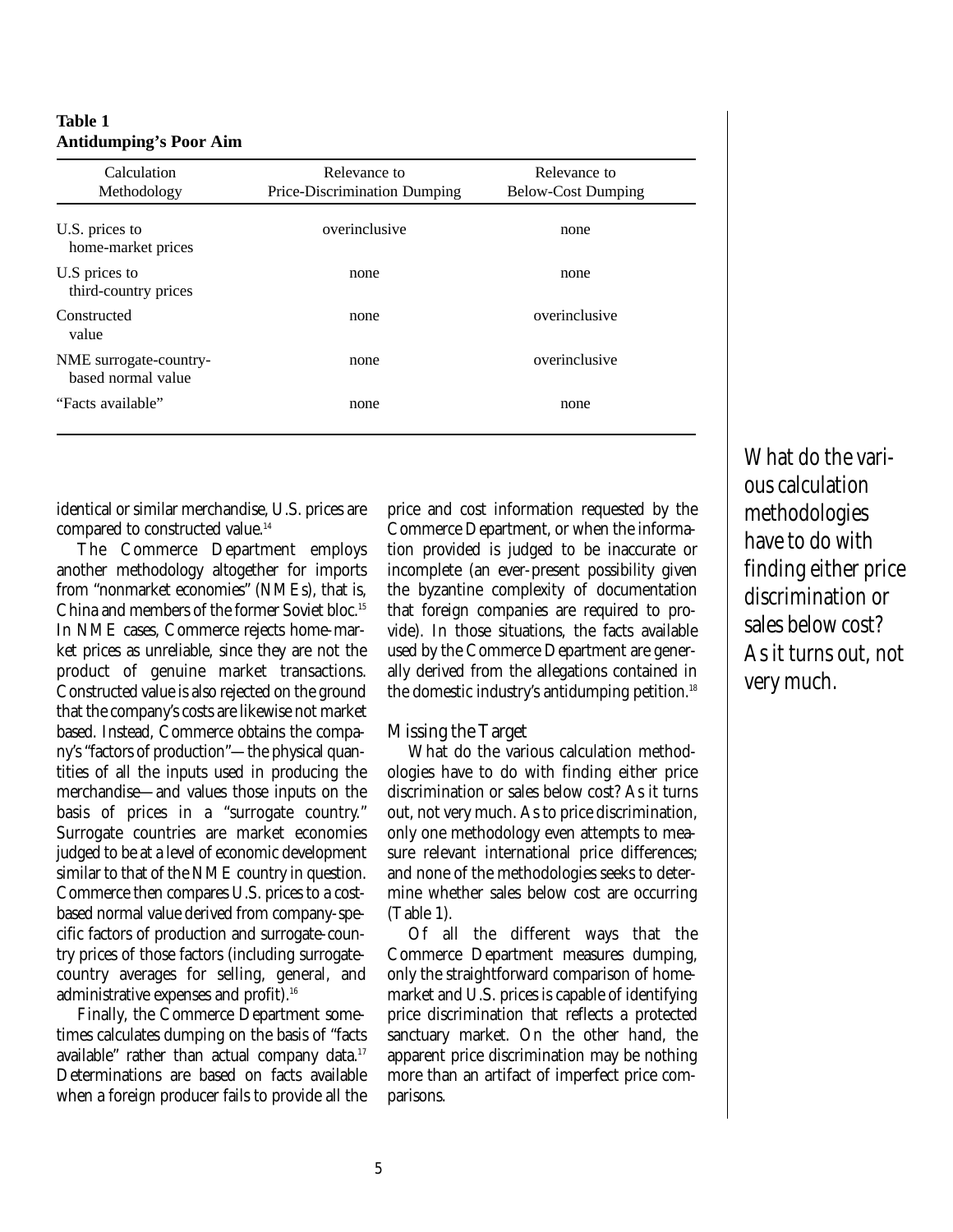**When constructed value is used because there are no above-cost sales, the available evidence weighs** *against* **the existence of a sanctuary market.**

In the typical antidumping investigation, the Commerce Department compares homemarket and U.S. prices of physically different goods, in different kinds of packaging, sold at different times, in different and fluctuating currencies, to different customers at different levels of trade, in different quantities, with different freight and other movement costs, different credit terms, and other differences in directly associated selling expenses (e.g., commissions, warranties, royalties, and advertising). Is it any wonder that the prices aren't identical?

Admittedly, the Commerce Department's dumping calculation methodologies try to adjust for some of the differences, but the adjustments are necessarily imprecise. For example, when the Commerce Department compares physically different merchandise, it adjusts for differences in materials, direct labor, and variable overhead costs. <sup>19</sup> While this makes a certain amount of sense, in a real-world commercial context it goes without saying that actual price differences may be more or less than the differences in variable manufacturing costs. And in many cases, the Commerce Department makes no adjustment. Thus, prices of goods sold in the United States may be compared to prices of goods sold many months earlier or later in the home market without any adjustment for market fluctuations over the intervening time. And although unit prices typically decline with larger order quantities, the Commerce Department rarely adjusts for quantity discounts.

Critics of antidumping have focused considerable attention on asymmetries in the Commerce Department's methodologies that produce a bias in favor of finding price differences. <sup>20</sup> Without a doubt, such asymmetries exist. <sup>21</sup> But the more fundamental and too often neglected problem is that the practice of comparing each and every U.S. sale to some sale in the home market will produce spurious price differences that are purely the product of "apples-and-oranges" comparisons.

Whatever the problems associated with comparing home-market and U.S. prices, at least such comparisons bear directly on the question of international price discrimination

and possible sanctuary markets. By contrast, the other methodologies have nothing to do with finding relevant international price differences.

Thus, a comparison of U.S. and third-country prices can possibly show international price discrimination, but it cannot reveal a sanctuary market. Any foreign producer under investigation is an "outsider" as far as all third-country markets are concerned; it is hindered, not helped, by any government barriers that block access to its export sales. If for some reason the company is earning higher prices in that third country, the reason clearly is not that government-imposed barriers are shielding it from competition. On the contrary, it had to overcome any barriers that were present in that third-country market to be selling there at all. Meanwhile, prices charged in a third country indicate nothing about whether a firm's *home* market is closed.

Comparison of U.S. prices to a cost-based normal value—whether it is derived from the company's own costs (in constructed-value cases) or from surrogate-country prices (in NME cases)—cannot show price discrimination, for the simple reason that price data are not used for one side of the comparison. Furthermore, a finding of dumping using constructed value offers no evidence of the existence of a sanctuary home market. All such a finding can show is that *U.S. sales* are being made *below* some baseline level of profitability; it cannot show that *home-market sales* are *above* any similar baseline, since home-market sales are excluded from the dumping calculation.

Indeed, when constructed value is used because there are no above-cost sales of identical or similar merchandise in the home market, the available evidence weighs *against* the existence of a sanctuary market. A sanctuary market is one in which a foreign company is making supranormal profits due to government intervention; here, though, the company is apparently losing money at home. The supposed source of unfair advantage—namely, the opportunity to cross-subsidize low-price export sales—is missing.

The situation is similar when U.S. sales are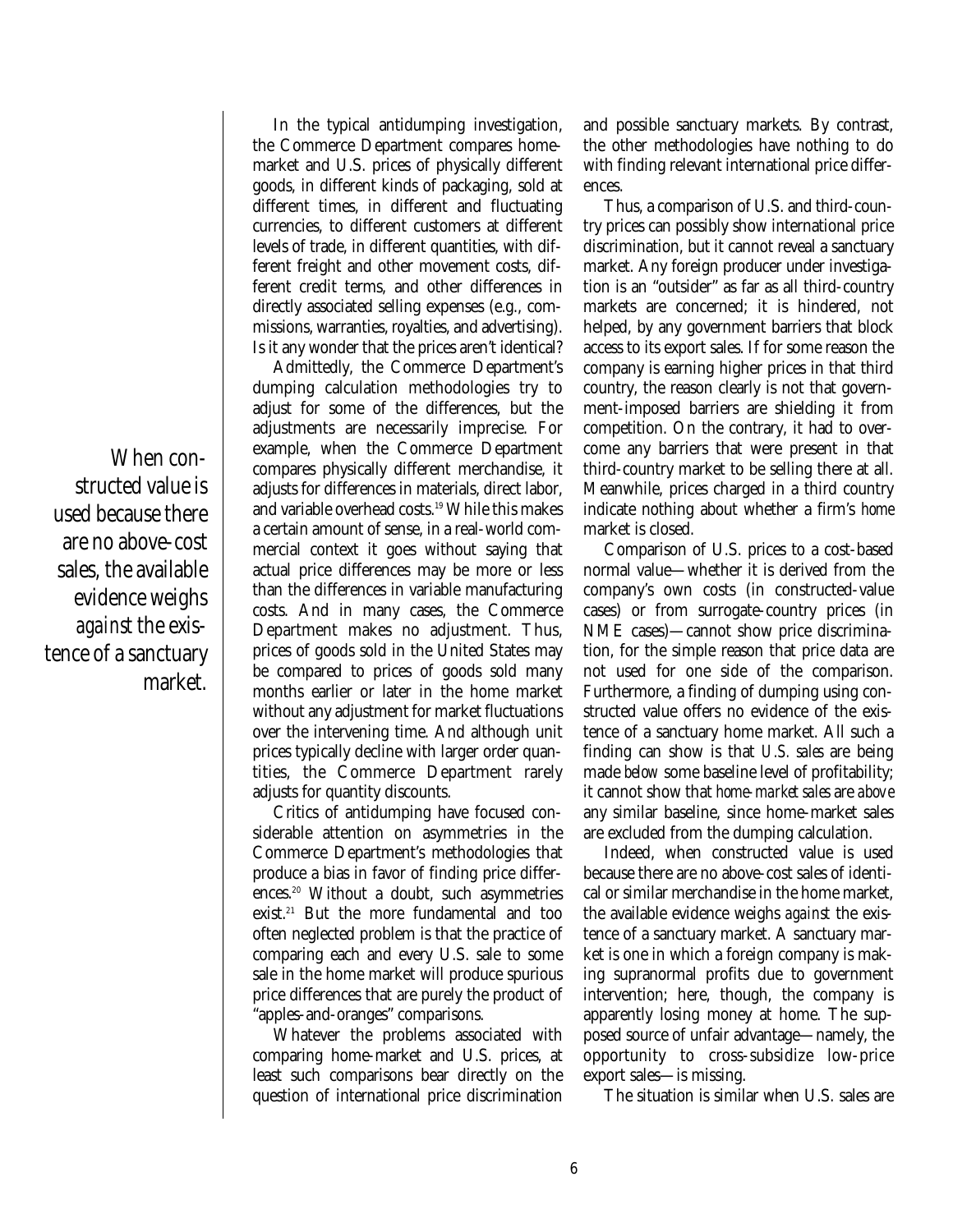compared to above-cost home-market sales only. A dumping finding based on such comparisons tells us nothing about the existence of international price discrimination, since the comparisons are skewed: low-price sales have been excluded from the home-market side, but not the U.S. side. And here again, as in constructed-value cases, the evidence affirmatively rebuts claims of a sanctuary market. Belowcost sales are excluded only when they constitute at least 20 percent of home-market sales; such widespread losses are inconsistent with the supposedly supranormal profits of a sanctuary market.

Finally, a dumping finding based on facts available provides no evidence of either price discrimination or a sanctuary market. The facts available are generally taken from the domestic industry's antidumping petition, hardly a source of objective analysis. Indeed, it is expressly recognized that determinations on the basis of facts available are punitive; it is the threat of such determinations that is used to compel foreign producers' cooperation with the Commerce Department's often onerous information requests. 22 In any event, the dumping allegations in antidumping petitions are often based on estimates of constructed value, and thus are incapable of substantiating the existence of price discrimination or a sanctuary market.

If the antidumping law takes poor aim at price discrimination, it fires completely blindly when it comes to sales below cost. Not one of the methodologies employed by the Commerce Department measures whether imported merchandise is sold at a loss. Commerce does determine whether homemarket or third-country sales are below cost in deciding whether to exclude them as "outside the ordinary course of trade." That inquiry, though, is irrelevant to the issue of whether *U.S. sales* are below cost.

The closest the Commerce Department comes to determining whether U.S. sales are made at a loss is in constructed-value and NME cases. In those cases, Commerce does calculate the production costs of the merchandise sold in the United States, <sup>23</sup> but then it adds

an amount for profit before the resulting normal value is compared to U.S. sales prices. Thus, the criterion for deciding whether imports are unfairly traded under this methodology is, not the existence of losses, but insufficient profitability. Sales at a loss are considered dumped, but so are profitable sales if the profit rate is too low. 24

That overinclusiveness is exacerbated by the specific way in which dumping margins are calculated in cost-based cases. The Commerce Department compares average U.S. prices of specific models to a single product-wide or industry-wide profitability rate. Sales below the profitability benchmark are considered dumped; sales above the benchmark are deemed to have dumping margins of zero. Consequently, even if U.S. sales average a "normal" profit, dumping will be found simply because profit rates vary by model.

Finally, there is an additional layer of methodological distortion in NME cases. In those cases, the cost data used are not those of the firm under investigation; instead, surrogate values from another country are applied to that firm's factors of production. This methodology is fraught with potential for gross inaccuracy. 25 The extent to which the end result bears any relation to market-based costs is open to serious question.

## **Examining the Case Record**

To evaluate the problems with current antidumping practice in fuller detail, the author of this study examined all Commerce Department final determinations through December 31, 1998, in original antidumping investigations initiated since January 1, 1995 the effective date of the Uruguay Round Agreements Act (see Appendix). This sample is large enough to allow generalizations about patterns of antidumping practice and has the further virtue of including only determinations under the law as it currently exists. 26 It includes 141 company-specific dumping determinations in 49 different antidumping investigations. <sup>27</sup> Commerce made affirmative dumping

**If the antidumping law takes poor aim at price discrimination, it fires completely blindly when it comes to sales below cost.**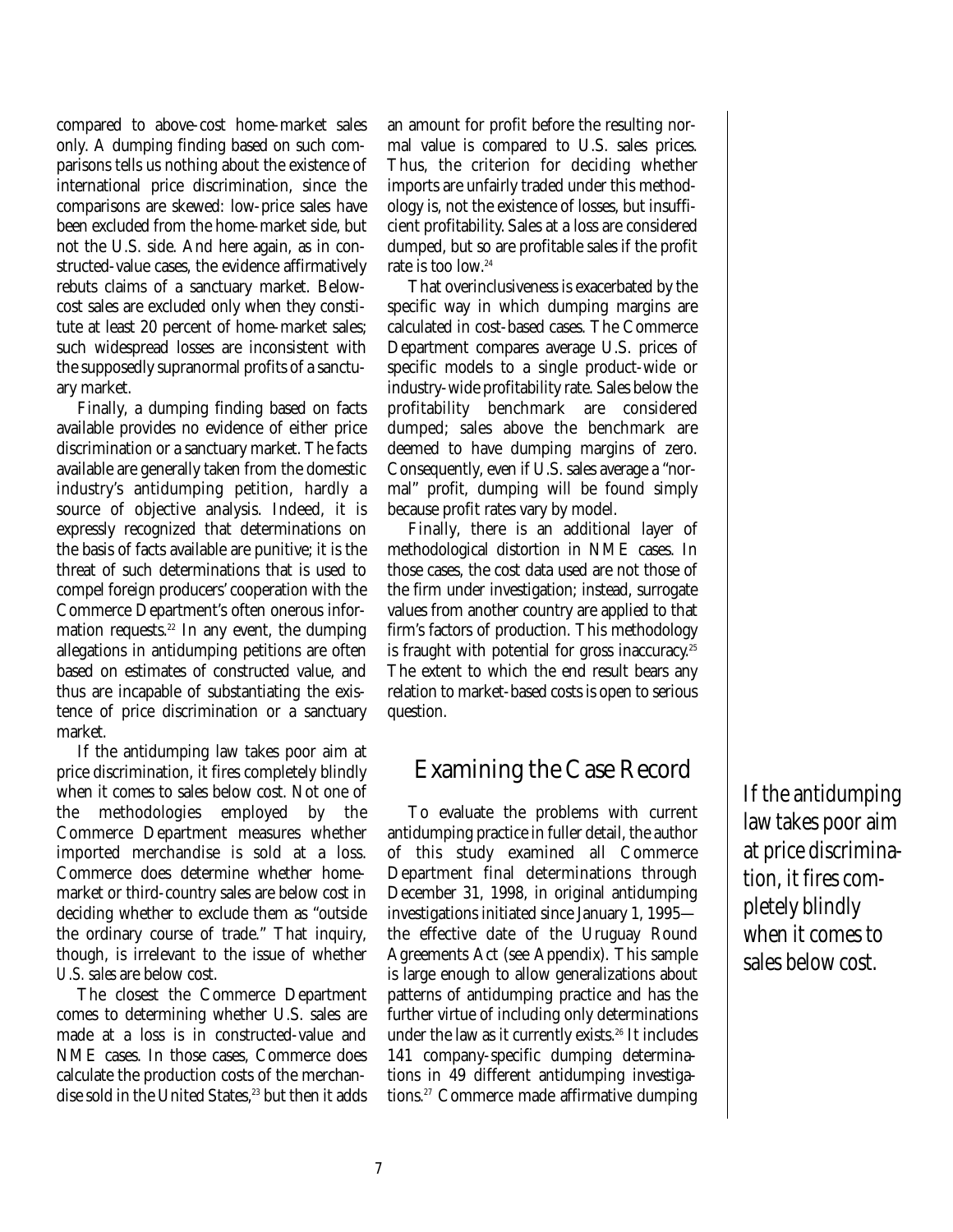| Calculation<br>Methodology                                | Determinations<br>(affirmative only) | Avg. Dumping Margins<br>(affirmative only) |
|-----------------------------------------------------------|--------------------------------------|--------------------------------------------|
| U.S. prices to                                            | $\overline{4}$                       | 4.00%                                      |
| home-market prices                                        | (2)                                  | (7.36%)                                    |
| U.S. prices to                                            | $\mathbf{1}$                         | 0%                                         |
| third-country prices                                      | (0)                                  | $(0\%)$                                    |
| U.S. prices to mixture                                    |                                      |                                            |
| of home-market prices,                                    | 31                                   | 14.59%                                     |
| above-cost home-market prices,<br>and constructed value   | (25)                                 | (17.95%)                                   |
| U.S. prices to mixture                                    |                                      |                                            |
| of third-country prices,                                  | 2                                    | 7.94%                                      |
| above-cost third-country prices,<br>and constructed value | (2)                                  | $(7.94\%)$                                 |
| Constructed value                                         | 20                                   | 25.07%                                     |
|                                                           | (14)                                 | (35.70%)                                   |
| Nonmarket economy                                         | 47                                   | 40.03%                                     |
|                                                           | (28)                                 | $(67.05\%)$                                |
| "Facts available"                                         | 36                                   | 95.58%                                     |
|                                                           | (36)                                 | (95.58%)                                   |
| Total                                                     | 141                                  | 44.68%                                     |
|                                                           | (107)                                | (58.79%)                                   |

**Table 2 Summary of Antidumping Investigations, 1995-98**

**Price discrimination bulks very large in antidumping rhetoric but commands much less attention in actual antidumping practice.**

findings for 107 of the 141 companies investigated and in 48 of the 49 investigations. The average dumping margin in the sample, including all the zero and *de minimis* dumping findings, 28 is 44.68 percent.

The most striking fact that emerges from a review of this case record is how few antidumping determinations have anything to do with targeting—or even attempting to target—price discrimination associated with possible sanctuary markets. Price discrimination bulks very large in antidumping rhetoric <sup>29</sup> but commands much less attention in actual antidumping practice.

Of the 141 total determinations, 36 are based on facts available rather than actual company data. <sup>30</sup> Another 47 of the determinations

are from the 14 NME investigations included in the sample. In 16 of the determinations, constructed value was used either because there was no viable comparison market or because there were no identical or similar products sold in the comparison market. For 37 determinations, at least 20 percent of the sales of some or all comparison products were below cost, so the Commerce Department compared U.S. prices to some combination of comparison-market prices, above-cost comparison-market prices only, and constructed value. And one determination is based purely on a comparison of U.S. and third-country prices.

That leaves only 4 determinations in which the Commerce Department calculated dumping strictly on the basis of comparisons of U.S.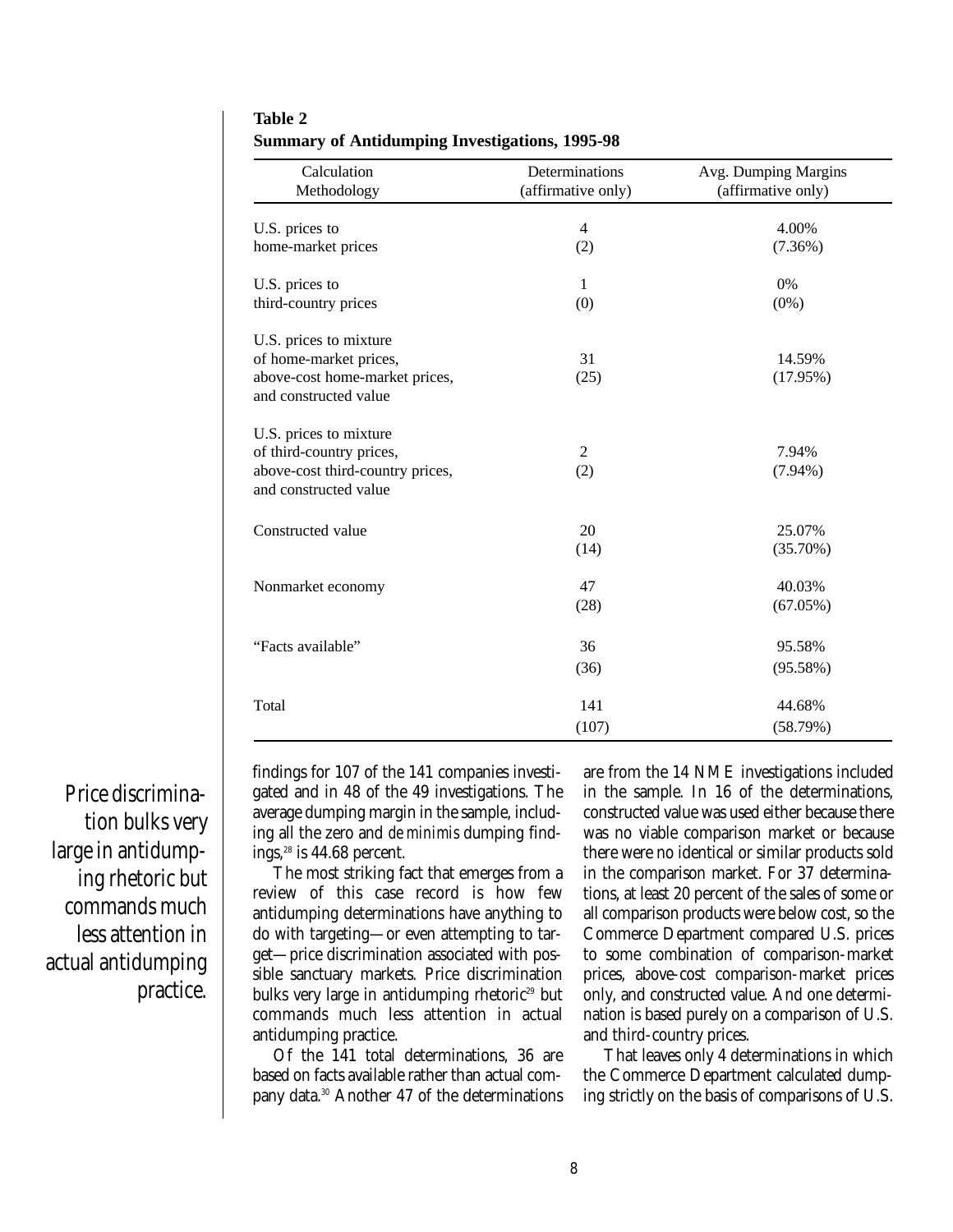and home-market prices. Furthermore, in 2 of the 4 determinations in question, the Commerce Department concluded that there was zero or *de minimis* dumping. Thus, in only 2 of the 107 total affirmative determinations (both of which were made in the same investigation) did the Commerce Department find dumping by relying exclusively on the only currently used calculation methodology that bears any *possible* connection to the existence of market-distorted price discrimination (Table 2).

Another 31 determinations, encompassing 17 different investigations, relied partially on comparisons of U.S. and home-market prices. 31 In all of those determinations, however, Commerce skewed at least some of the comparisons by using only above-cost home-market sales, or by substituting constructed value for actual price data. In those mixed cases, Commerce found dumping in 25 of the determinations. For those determinations, however, it is impossible to tell from the public record how much of each dumping margin is attributable to normal comparisons of U.S. and homemarket prices, how much to comparisons of U.S. prices and above-cost home-market prices only, and how much to comparisons of U.S. prices and constructed value. In other words, there is insufficient publicly available information to distinguish between the "signal" of international price differences and the "noise" of dumping margins generated by methodologies that do not detect price differences.

There are good grounds for assuming that the "noise" is considerable. Mixing methodologies tends to increase dumping margins above what would be found if only normal price-toprice comparisons were made. Comparing U.S. sales to only above-cost home-market sales always exaggerates dumping margins, since all the lowest-price home-market sales are excluded from the comparison. And resort to constructed value often exaggerates dumping margins because of the artificially high profit rates that are frequently used.

To illustrate the kinds of distortions that can be created by mixing methodologies, the author of this study gained access to the full confidential record of one of the mixed determinations in the sample. The investigation in question was of static random access memory (SRAM) semiconductors from Taiwan, and the specific company examined was Integrated Silicon Solution, Inc (ISSI). <sup>32</sup> The actual company data submitted in the investigation and the dumping margin calculation program employed by the Commerce Department in the final determination were used to recalculate ISSI's dumping margin; the computer program was altered so that only normal priceto-price comparisons were made. <sup>33</sup> As a result, the company's dumping margin fell by almost two-thirds, from 7.56 percent to 2.74 percent (Table 3).

In sum, a review of the actual case record confirms that the antidumping law as currently written and implemented is miserably ineffective at identifying price discrimination caused by sanctuary markets. In only 27 of the 107 affirmative determinations, or 25.2 percent of that total, did Commerce make at least some use of the only methodology relevant to detecting price discrimination, and all but 2 of those determinations were distorted by resort to other methodologies. Meanwhile, in the other 80 affirmative determinations, or 74.8 percent of the total, there is absolutely nothing in the Commerce Department's findings that in any way points to the existence of price discrimination.

What about the antidumping law's track record with respect to the other form of dumping—below-cost sales caused by market distortions? In as many as 100 of the 141 determinations in the sample, Commerce relied fully or partially on cost-based analysis. Nearly half of the determinations—67 of 141—depend exclusively on comparisons of U.S. prices to some cost-based benchmark of normal value. In 20 of those cases, Commerce used the foreign producer's own cost information to calculate constructed value;<sup>34</sup> the remaining 47 were NME cases in which Commerce calculated costs using surrogate-country values. In an additional 33 determinations, Commerce made at least some use of constructed value in its calculations, although perhaps not in every determination. 35

**In only 27 of the 107 affirmative determinations did Commerce make at least some use of the only methodology relevant to detecting price discrimination.**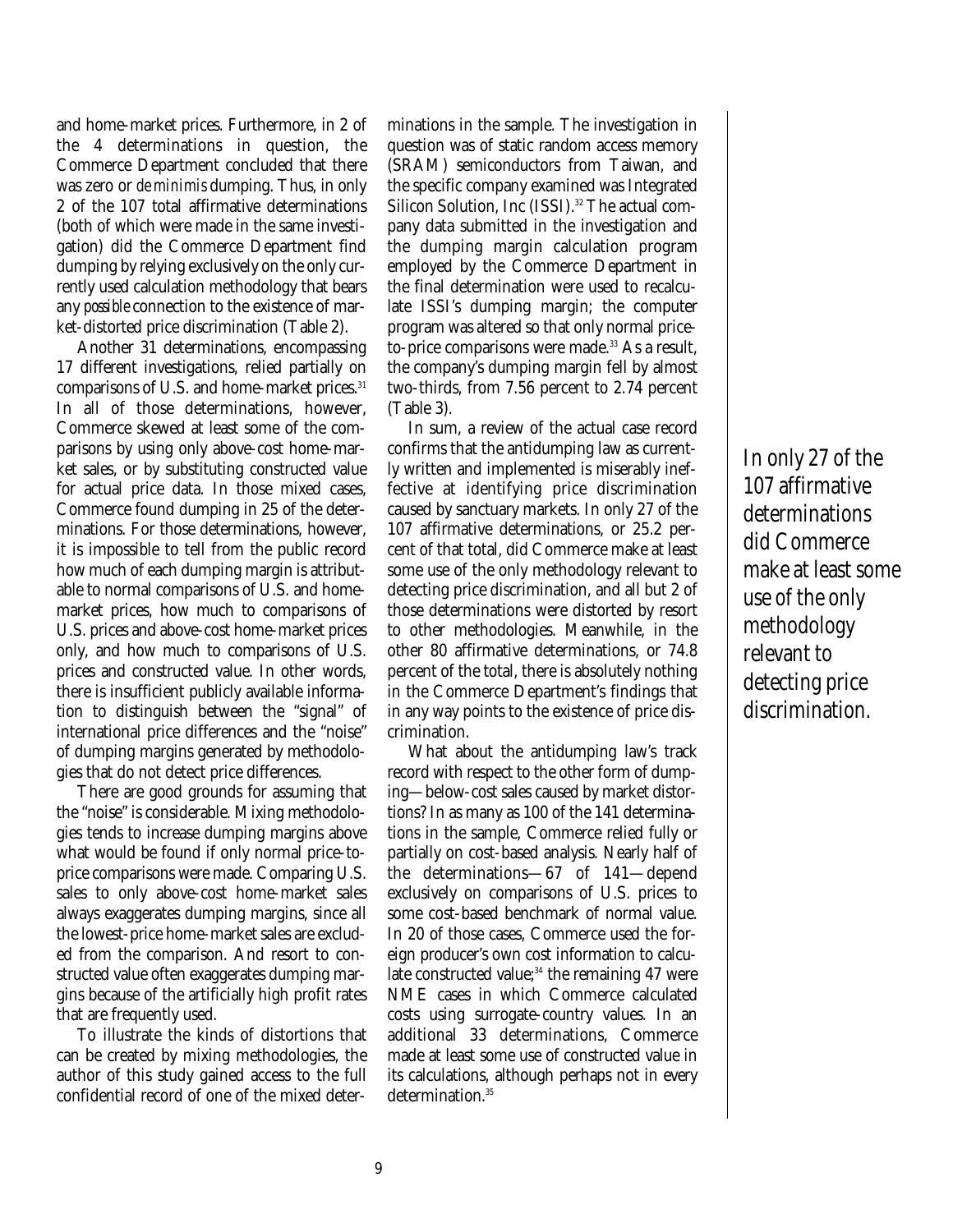| Company              | Investigation                           | Methodological<br><b>Distortion</b>                                                                                               | Commerce's<br>Result $(\%)$ | Corrected<br>Result $(\%)$ |
|----------------------|-----------------------------------------|-----------------------------------------------------------------------------------------------------------------------------------|-----------------------------|----------------------------|
| <b>ISSI</b>          | <b>SRAMs</b> from<br>Taiwan             | Mixing cost-based and<br>price-to-price methodologies                                                                             | 7.56                        | 2.74                       |
| Dieng/<br>Surya Jaya | Preserved mushrooms<br>from Indonesia   | Inclusion of profit in<br>below-cost investigation<br>Comparison of model-specific<br>profits to product-wide<br>profit benchmark | 7.94<br>7.94                | 4.88<br>$\Omega$           |
|                      |                                         | Failure to examine whether<br>sales are above variable costs                                                                      | 7.94                        | 0.04                       |
| Liaoning             | Cut-to-length steel plate<br>from China | Inclusion of profit in<br>below-cost investigation                                                                                | 17.33                       | 5.43                       |
|                      |                                         | Failure to examine whether<br>sales are above variable costs                                                                      | 17.33                       | $\Omega$                   |

**Table 3 How Dumping Margins Are Inflated**

The most obvious problem with all of the cost-based determinations is that they do not attempt to measure whether U.S. sales are below cost. As discussed above, they measure instead whether U.S. sales are below some measure of cost plus profit. Because of the inclusion of profit, sales can be considered dumped even when they are above cost, and the dumping margins of below-cost sales are exaggerated.

For specific examples of how this methodological distortion affects dumping margins, access was gained to the confidential case records of two cost-based determinations: PT Dieng Djaya/PT Surya Jaya Abadi Perkasa (Dieng/Surya Jaya), a respondent in the investigation of preserved mushrooms from Indonesia, 36 and China Metallurgical Import & Export Liaoning Company (Liaoning), a respondent in the investigation of cut-tolength steel plate from China. For both determinations, the dumping margin was recalculated by setting profit equal to zero. <sup>37</sup> Dieng/ Surya Jaya's dumping margin fell from 7.94 percent to 4.88 percent, and Liaoning's rate plunged from 17.33 percent to 5.43 percent (Table 3).

Even if subnormal profitability, rather than sales below cost, is taken to be the appropriate threshold indicator of "unfair" trade, current antidumping practice still exaggerates dumping margins. The Commerce Department's calculation methodologies are biased in favor of finding U.S. sales to be insufficiently profitable.

Most obviously, the profit rates used by Commerce in constructed-value and NME cases are frequently much higher than any conceivable industry norm. Table 4 gives a few examples taken from case records. It compares the profit rates actually used by Commerce (but expressed as a percentage of sales) 38 to the average profit rates of the equivalent U.S. industries during the year the respective investigations were initiated. 39 In these cases the profit rates used in the Commerce Department's antidumping investigations were grossly excessive. Inflated profit rates translate directly into inflated dumping margins.

Even when Commerce uses more reasonable profit figures, its practice of comparing model-specific prices to product- or industryaverage profit rates is skewed in favor of higher dumping margins. Consider a hypothetical antidumping investigation of widgets, in which Commerce determines the "normal" profit rate to be 5 percent. The foreign producer in the case had equal sales of three different models of widget—Models A, B, and C. It averaged a 1

**Sales can be considered dumped even when they are above cost, and the dumping margins of below-cost sales are exaggerated.**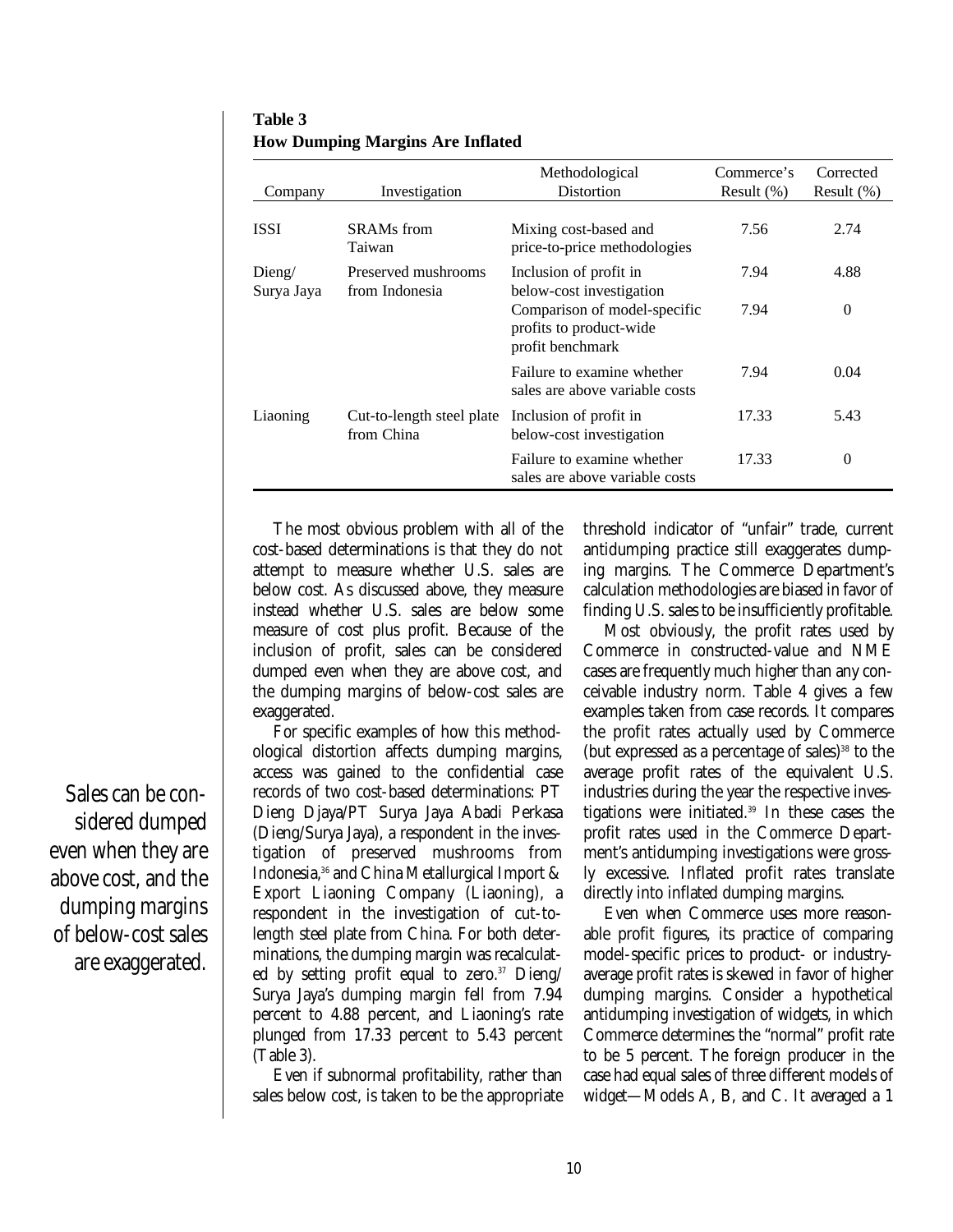| <b>Comparison of Profit Rates</b>          |                         |                             |  |  |  |  |  |  |  |
|--------------------------------------------|-------------------------|-----------------------------|--|--|--|--|--|--|--|
| Company/<br>Investigation                  | Commerce<br>Rate $(\%)$ | U.S Industry<br>Rate $(\%)$ |  |  |  |  |  |  |  |
| Chen Hao Taiwan/<br>Dinnerware from Taiwan | 25.77                   | 5.23                        |  |  |  |  |  |  |  |
| Brake drums and rotors<br>from China       | 12.50                   | 5.93                        |  |  |  |  |  |  |  |
| Cut-to-length steel plate<br>from China    | 10.14                   | 3.43                        |  |  |  |  |  |  |  |
| PT Multi Raya<br>Dinnerware from Indonesia | 22.61                   | 5.23                        |  |  |  |  |  |  |  |
| Collated roofing nails<br>from China       | 20.50                   | 7.20                        |  |  |  |  |  |  |  |

# **Table 4**

percent profit on U.S. sales of Model A, a 4 percent profit for Model B, and a 10 percent profit for Model C. Its average profit margin was thus 5 percent, or equal to the Commerce benchmark. Nevertheless, Commerce determines dumping model by model and treats "negative" dumping margins (i.e., instances in which the U.S. price is higher than normal value) as equal to zero. Accordingly, it concludes that sales of Models A and B are dumped.

The case of Dieng/Surya Jaya, the Indonesian producer of mushrooms discussed above, provides an example of the effect of this distortion in actual practice. For purposes of this study, the company's dumping margin was recalculated by subtracting "negative" dumping margins from the positive margins. <sup>40</sup> The revised dumping calculation makes a proper apples-to-apples comparison of product-wide profitability to a product-wide profit benchmark, as opposed to the normal method of comparing model-specific profitability to a product-wide benchmark. In the revised calculation, Dieng/Surya Jaya's dumping margin completely disappears: it drops from 7.94 percent to zero (Table 3).

## **Market Distortions Assumed, Not Proven**

The evidence reviewed thus far shows that

the antidumping law is highly prone to finding dumping even when there is no price discrimination or selling below cost. But there is another, deeper problem with the law. Namely, it simply assumes that those pricing practices, when found, indicate the existence of government-caused market distortions. As shown below, this assumption is entirely unwarranted.

It is true that international price differences can reveal a sanctuary home market. Likewise, sales below cost, under certain circumstances, can signal the presence of government-caused market distortions. But just because they *can* does not mean that they usually *do*. There are many other possible explanations—explanations that rest entirely on normal business practices and have nothing to do with any "unfair" competitive advantage. By ignoring alternative causes of the pricing behavior it targets, the antidumping law routinely punishes foreign firms for normal commercial conduct.

#### **Price Differences and Sanctuary Markets**

As to the connection between affirmative dumping findings and the existence of sanctuary markets, consider Table 5. It identifies, for each of the 18 investigations in the sample in which Commerce relied at least partially on price-to-price comparisons, the primary U.S. Harmonized Tariff System 10-digit number under investigation. 41 It then compares the tariff rates for that product in the United States

**By ignoring alternative causes of the pricing behavior it targets, the antidumping law routinely punishes foreign firms for normal commercial conduct.**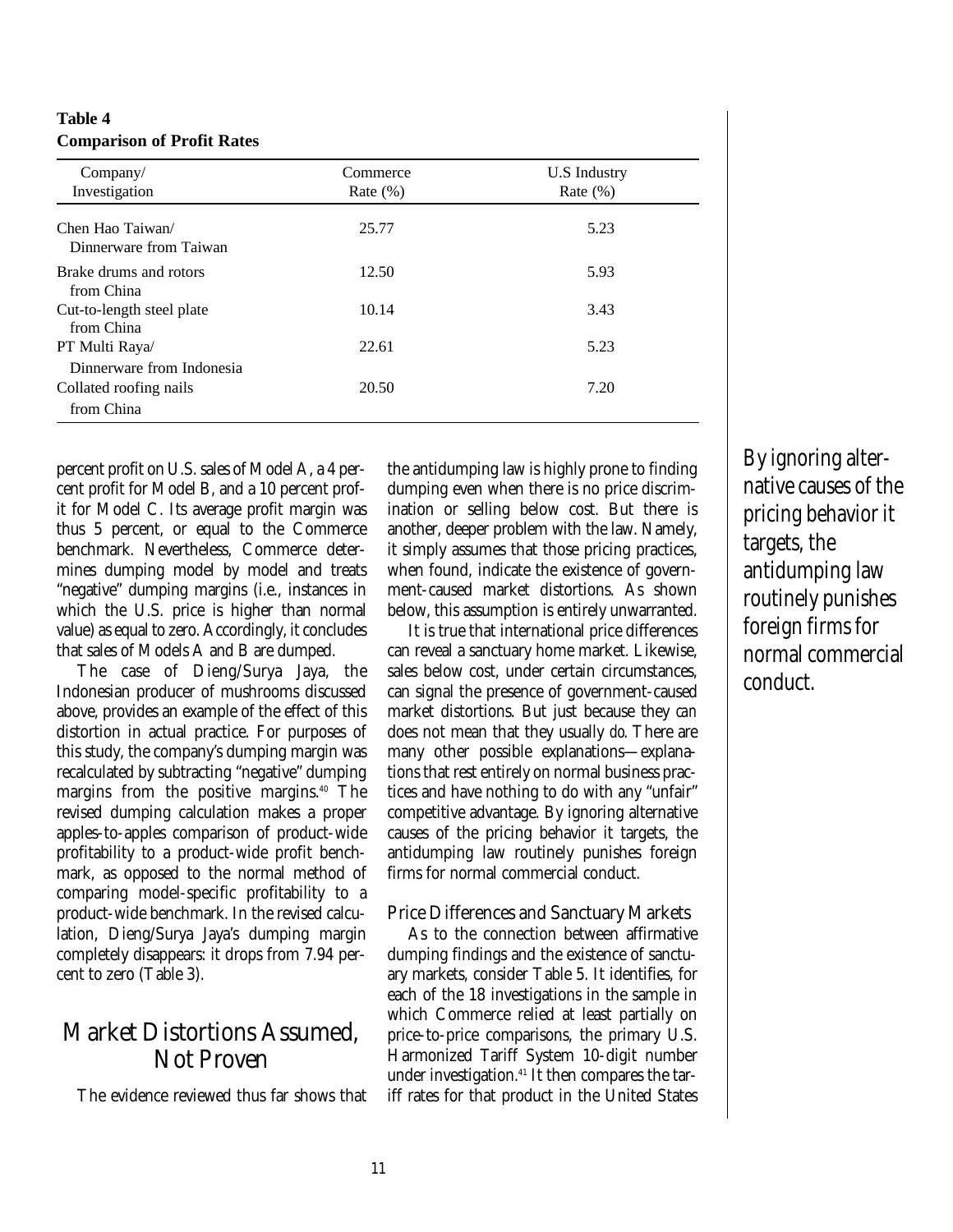| Case Name                               | HTS No.       | U.S.<br>Rate $(\%)$ | Home<br>Rate $(\%)$    | Dumping<br>Margins $(\%)$ |
|-----------------------------------------|---------------|---------------------|------------------------|---------------------------|
| Polyvinyl alcohol from Taiwan           | 3905.20.00.00 | 3.2                 | 5.0                    | 19.21                     |
| Certain pasta from Italy                | 1902.19.20.00 | 0.0                 | $11.3 + 31$ ecu/100 kg | $0.00 - 19.09$            |
| Framing stock from United Kingdom       | 3924.90.20.00 | 3.4                 | 6.5                    | $0.00 - 20.01$            |
| Dinnerware products from Indonesia      | 3924.10.20.00 | 3.4                 | 30                     | 8.95                      |
| Dinnerware products from Taiwan         | 3924.10.20.00 | 3.4                 | 5.0                    | $0.00 - 3.25$             |
| Reinforcing bars from Turkey            | 7214.20.00.00 | 3.9                 | 15.0                   | $9.84 - 18.68$            |
| Rayon singles yarn from Austria         | 5510.11.00.00 | 10.6                | 7.5                    | $2.36 - 12.36$            |
| Steel plate from South Africa           | 7208.52.00.00 | 4.8                 | 5.0                    | $26.01 - 50.87$           |
| Steel wire rod from Canada              | 7213.91.30.00 | 1.3                 | 0.6                    | $0.91 - 11.94$            |
| <b>SRAM</b> semiconductors from Korea   | 8542.13.80.49 | 0.0                 | 8.0                    | $1.00 - 5.08$             |
| <b>SRAM</b> semiconductors from Taiwan  | 8542.13.80.49 | 0.0                 | 1.0                    | $7.56 - 93.71$            |
| Steel wire rod from Trinidad and Tobago | 7213.91.30.00 | 1.3                 | 10.0                   | 11.85                     |
| Stainless steel wire rod from Italy     | 7221.00.00.15 | 3.3                 | 4.2                    | $1.27 - 12.73$            |
| Stainless steel wire rod from Japan     | 7221.00.00.15 | 3.3                 | 3.2                    | $21.18 - 34.21$           |
| Stainless steel wire rod from Korea     | 7221.00.00.15 | 3.3                 | 7.0                    | 5.19                      |
| Stainless steel wire rod from Spain     | 7221.00.00.15 | 3.3                 | 4.2                    | 4.73                      |
| Stainless steel wire rod from Sweden    | 7221.00.00.15 | 3.3                 | 4.2                    | 5.71                      |
| Stainless steel wire rod from Taiwan    | 7221.00.00.15 | 3.3                 | 7.5                    | $0.02 - 8.29$             |

**Table 5 Comparison of Tariff Rates**

Notes: HTS = U.S. Harmonized Tariff System; SRAM = static random access memory

and the corresponding product in the relevant home market at the time of the investigation. 42

The upshot of this comparison is that in only 3 of the 18 investigations was the homemarket tariff rate greater than 10 percentage points higher than the U.S. rate. In only 2 additional cases was the home-market rate more than 5 percentage points higher than the U.S. rate. In short, as least as far as the most obvious form of protectionism is concerned, there is no evidence that the home market is significantly more protected than the U.S. market in the vast majority of relevant cases. Furthermore, there is no correlation between the degree of relative protection in the home market and the range of dumping margins found. 43

Especially interesting is the case of openend spun rayon singles yarn from Austria. This was the only investigation in the entire sample of 49 in which Commerce made affirmative dumping determinations strictly on the basis of comparing U.S. and home-market prices. And yet in this case, the U.S. tariff rate at the time of the investigation was actually *higher* than the Austrian rate.

It is possible, of course, that some of these foreign product markets may be shielded from foreign competition by nontariff barriers. If such barriers were significant, however, one would expect that they would merit inclusion in the U.S. Trade Representative's annual compendium of foreign trade barriers, the National Trade Estimates report. A review of the NTE reports for 1995–98 found allegations that might pertain to 2 of the 18 relevant antidumping investigations. <sup>44</sup> With respect to the other 16 cases, though, the NTE reports do not even allege (much less prove) the existence of protectionist policies that would create sanctuary markets.

Even if a foreign producer does enjoy significantly more protection in its home market than U.S. companies do here at home, the case for an "artificial" and "unfair" competitive advantage still has not been established. Although the foreign producer may be able to charge higher prices at home, it may also be burdened by higher costs; accordingly, its profitability may not be superior to that of its U.S. competitors. And even if a company is earning

**There is no correlation between the degree of relative protection in the home market and the range of dumping margins found.**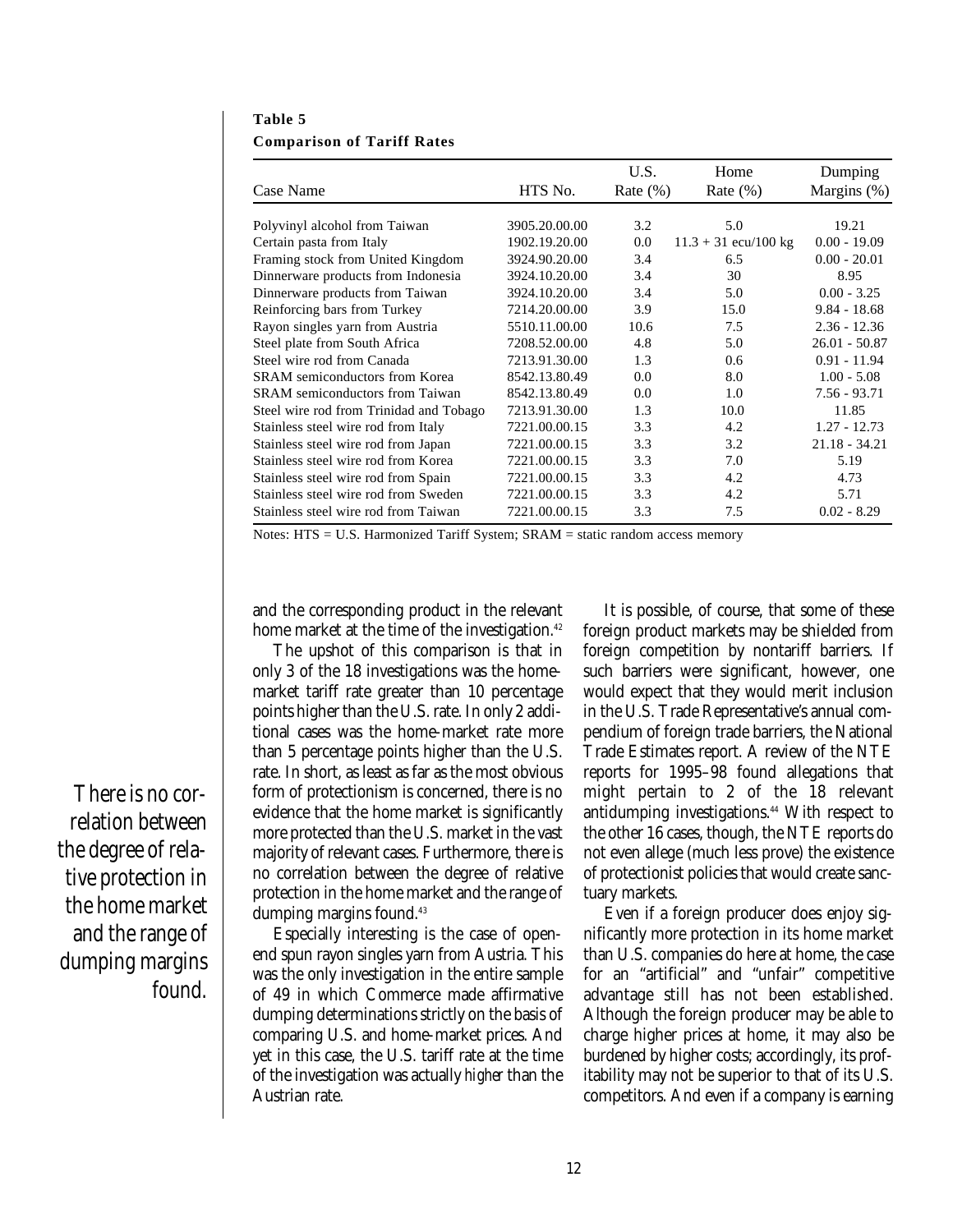supranormal profits, it does not gain any significant advantage if its domestic market is much smaller than its U.S. market. A high profit rate earned on relatively few sales will not provide a sufficient "war chest" to offer signficant opportunities for subsidizing its U.S. sales.

For a concrete illustration of these issues, consider again the case of ISSI, one of the respondents in the investigation of SRAMs from Taiwan. As already discussed, most of its dumping margin was due to deviations from a pure price-to-price comparison. But does its remaining dumping margin of 2.74 percent provide any evidence of government-caused market distortions? As shown in Table 5, the Taiwan SRAM market was not overtly protected: the tariff rate at the time of the investigation was only 1 percent. Assuming for the sake of argument that other "hidden" barriers did in fact shield the Taiwan market, the antidumping investigation nonetheless revealed that ISSI was not enjoying supranormal profits in Taiwan. The profit rate on ISSI's *above-cost-only* sales in Taiwan was only 7.61 percent of sales; by comparison, the average profit rate for the U.S. electrical and electronics products industry in 1997 was 10.85 percent. 45 Meanwhile, even if ISSI had been earning inflated profits in Taiwan, the fact is that ISSI's Taiwan sales during the period of investigation were only about 40 percent of its U.S. sales in value terms. <sup>46</sup> Consequently, its Taiwan market was not sufficiently large to serve as a base for subsidizing export sales.

The lack of connection between affirmative dumping determinations and evidence of sanctuary markets is not surprising. As discussed above, the methodological flaws in pure priceto-price comparisons, compounded by the practice of using both price-to-price and costbased comparisons in a single case, can result in findings of dumping even when there is no real pattern of international price differences.

Furthermore, even when antidumping investigations do stumble onto cases of actual price discrimination, they are incapable of distinguishing between those that reflect the existence of a sanctuary market and those that are attributable to normal commercial factors. There are in fact many unexceptionable business reasons for charging more in one market than in another, and the persistence of those price differences over time by no means proves that the high-price market is closed.

International price differences can arise when a firm's status differs between national markets. A consumer goods firm may enjoy brand recognition in its home market that allows it to command a premium price, while abroad its brand name may be less valuable. Similarly, a producer goods firm may have built a reputation at home as a reliable supplier of high-quality products, while remaining a relative unknown in foreign markets. Or it may have carefully cultivated long-term business relationships with its domestic customers, while serving export markets on more of a spot-market basis. In all of those situations, the firm is exposed to greater pricing pressure abroad than at home and consequently will be forced to accept a lower price on its export sales.

Business strategists recognize that, whether in domestic or international markets, established "incumbents" enjoy a built-in competitive advantage over new market entrants. As Michael Porter, a leading expert on business strategy, puts it:

Product differentiation means that established firms have brand identification, and customer loyalties, which stem from past advertising, customer service, product differences, or simply being first into the industry. Differentiation creates a barrier to entry by forcing entrants to spend heavily to overcome existing customer loyalties. 47

New entrants can offset the incumbent's advantage and wrest away market share by introducing a superior new product, or by advertising frequently or especially effectively, *or by offering a lower price*. In the international setting, if a new entrant in an export market enjoys an incumbent position at home, it may well find that the most effective way for it to

**There are in fact many unexceptionable business reasons for charging more in one market than in another.**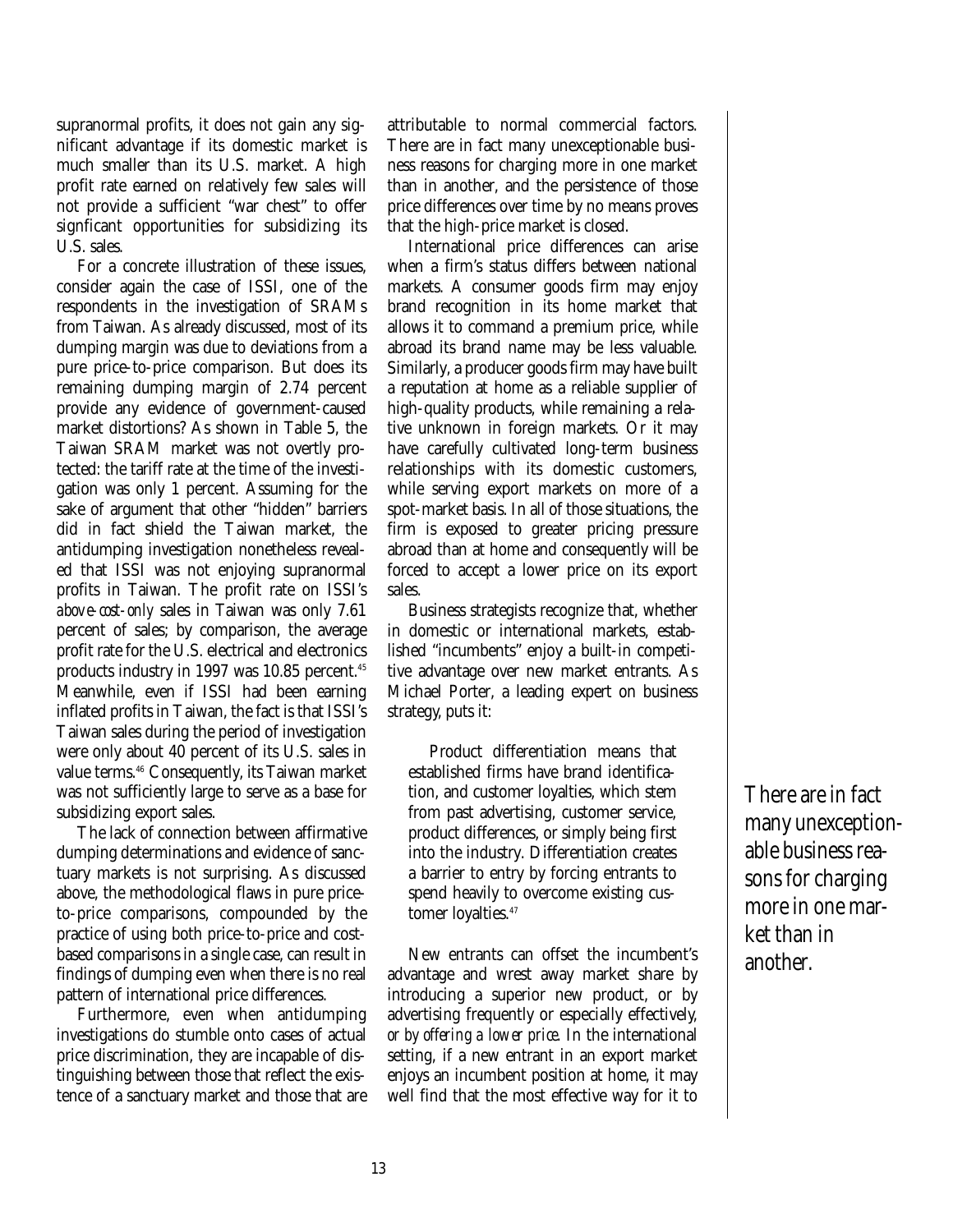**Price differences across national markets can easily persist in the absence of government-imposed trade barriers.**

gain ground abroad is by pricing more aggressively than it does in the domestic market.

Price differences can also result when the market structures or conditions in which a firm must operate vary from country to country. For example, market concentration may be higher in the firm's home market than abroad, and pricing pressures may consequently be less severe. Or numerical market concentration may have nothing to do with it; the vagaries of business culture and market history may combine to render a firm's home market less prone to aggressive price cutting than a particular export market. The distinction here is not between competitive behavior in one market and anticompetitive behavior in another; rather, it is a matter of competitive rivalry of greater or less intensity.

Variations in competitive intensity among a firm's customers are also capable of producing international price differences. Consider the example of a foreign manufacturer that sells to small, traditional, family-owned distributors in the home market and highly sophisticated, nationwide retail chains in the United States. The manufacturer's bargaining position will be much weaker when facing a Wal-Mart or a Home Depot than when dealing with a momand-pop wholesaler back home; as a result, the prices it charges in the United States are likely to be lower than those in the domestic market. 48

All of the sources of international price differences discussed above boil down to differences in market power. When a company has greater market power in one country than another—whether due to brand recognition, reputation, the business decisions of its rivals, or the bargaining positions of its customers—it will be able to command a higher price. The resulting price differences across national markets reflect purely commercial factors and have nothing to do with government intervention or sanctuary markets.

Not only differences in market power, but differences in marketing strategy as well, can create price gaps between countries. In Country A a manufacturer may choose to market its products (say, cosmetics) as premium goods: its strategy is to sell limited volumes at high prices through a carefully selected upscale distribution network. Meanwhile, in Country B the same manufacturer may opt to sell the very same products as mass-market items: this time, the strategy is to sell high volumes at low prices through mass-merchandise outlets. Price points in Countries A and B will be very different, but again sanctuary markets will not be to blame.

Antidumping supporters argue that these kinds of commercially caused price differences are unsustainable: without governmentimposed market barriers, they say, all such price differences will simply be arbitraged away. Savvy entrepreneurs in the low-price markets will buy up goods and sell them in the high-price markets; increased demand in the former and increased supply in the latter will cause prices to converge somewhere in the middle.

Such a scenario makes sense in theory, but in practice things don't work quite so smoothly. It is true that price differences will create incentives for arbitrage, but taking advantage of arbitrage opportunities entails costs. Most obviously, there are the costs of shipping goods to the high-price market. In addition, there are all kinds of hidden transaction costs: the cost of identifying the price differences in the first place, the cost of obtaining supplies in the lowprice market, and the cost of finding willing buyers in the high-price market. Those costs may not be significant for fungible commodities with well-established spot markets and public prices, but for other commodities they are capable of overwhelming the price gaps in question. When transportation costs are significant, when prices are negotiated and treated as trade secrets, or when distribution is dominated by established relationships and long-term contracts, price differences across national markets can easily persist in the absence of government-imposed trade barriers. The normal marketplace frictions of relatively illiquid product markets can suffice to prevent the forces that push toward price equalization from reaching their logical, textbook conclusion.

For empirical evidence in support of this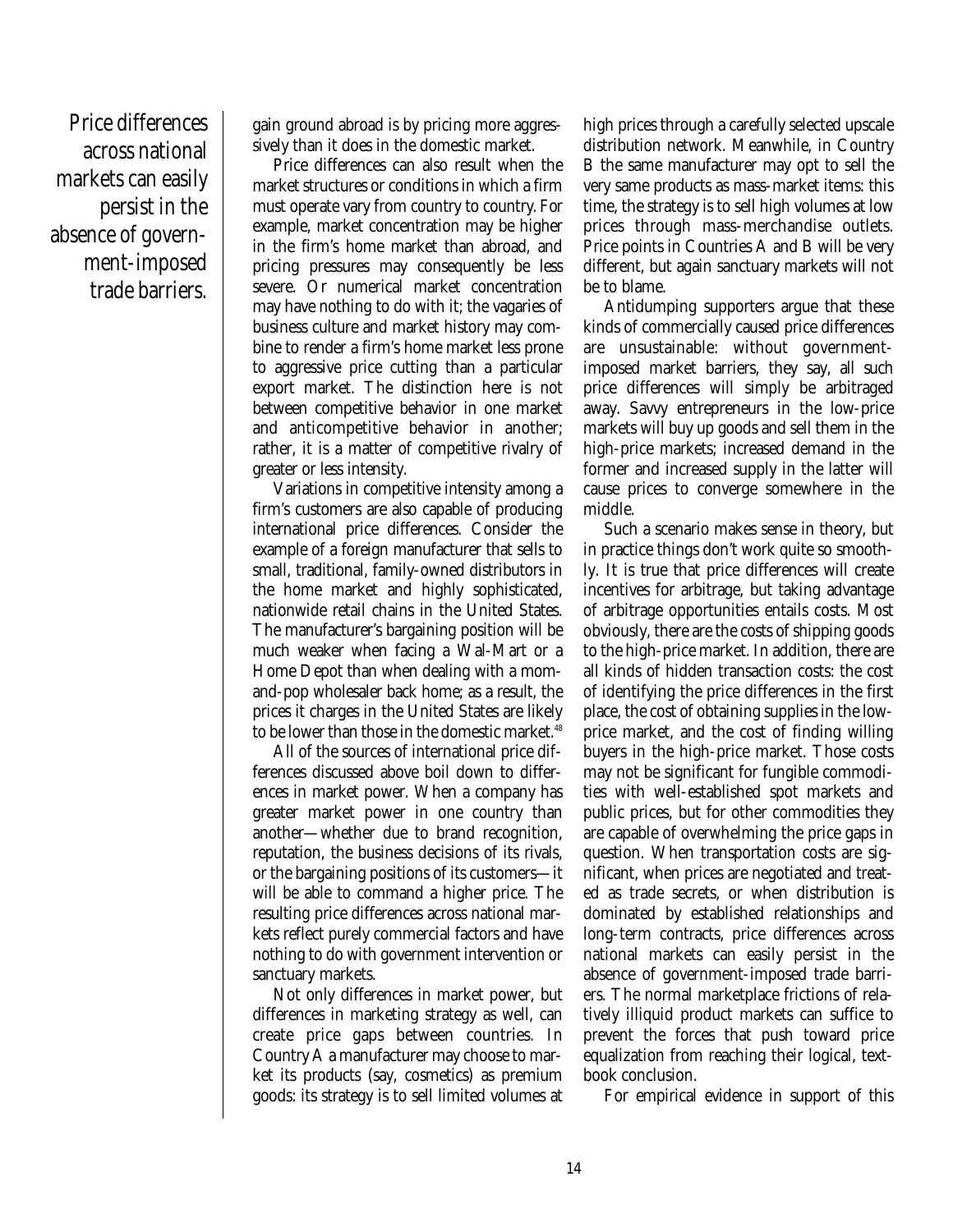proposition, consider the billions of dollars of "gray-market" imports that flow into the United States every year. <sup>49</sup> Gray-market goods, also known as parallel imports, are copyrighted, trademarked, or patented products that enter the country without the intellectual property owner's permission. Often those goods are "reverse imports"—products originally exported to other markets and then imported back through unauthorized channels. Why do the goods boomerang? They come back because prices are higher in the United States. As a legal commentator explains:

Parallel importations occur because of price differentials in the global marketplace. A publisher of computer software may, for example, have only a small market share in Mexico. As a business strategy, that publisher may legitimately decide to introduce a new product into the Mexican market at a substantial discount compared to the sales price for the same product in the United States. If the discount is large enough, U.S. parties are able to purchase the software in Mexico and import it into the United States for resale at a discount over the same product in authorized channels.

In other cases, a manufacturer may limit its retail distribution to upscale markets. This strategy is common in the cosmetics trade, in which some products are sold only through salons or selected stores. Discount retailers who would like to sell the same product often find it on sale abroad at deeply discounted prices. 50

The existence of gray-market imports refutes the assumption that international price differences require government intervention in the home market. Reverse imports show that, for some products, prices are higher in the relatively open U.S. market than elsewhere, and thus that price differentials can arise without government-imposed barriers to competition. Furthermore, the fact that gray-market imports of certain products persist year after year proves that price gaps can continue even in the face of arbitrage activity. In other words, arbitrage cannot always be counted on to achieve full price convergence.

#### **Sales below Cost and Market Distortions**

Just as price discrimination can reflect the existence of market distortions, so can belowcost pricing be associated with "abnormal" market behavior. First, sales below *marginal* cost generally do not make commercial sense; while sales above marginal cost (but below full unit cost) at least make some contribution to recovering sunk costs, sales below marginal cost only compound total losses and therefore are almost always to be avoided. Likewise, firms cannot normally sell below full unit costs for a protracted period of time. Over the long term, chronic loss-making firms cannot attract the capital needed to stay in business. In these scenarios, firms exhibiting a pattern of making losses—whether of the acute, marginal cost variety or the chronic, below-unit-cost variety—may be benefiting from some form of government intervention that allows them to ignore normal market signals.

The usual reason for sales at a loss is nothing other than a normal, healthy, competitive marketplace. Here in this country, for example, of the 4.47 million U.S. corporations that filed tax returns in 1995, only 2.46 million—or 55 percent—reported any net income. <sup>51</sup> Even the mightiest corporations are not immune from red ink. General Motors lost money three years in a row in 1990-92, with accumulated pre-tax losses during that period of \$11.4 billion. IBM posted two straight years of negative earnings in 1992 and 1993, racking up a staggering \$17.8 billion of pre-tax losses—14 cents in the red for every dollar of sales. 52

Sales at a loss can indicate all kinds of normal market phenomena. Companies that are going out of business generally leave a trail of red ink on the way out. Other times, losses are only temporary, as companies make mistakes or business conditions deteriorate; companies can get back in the black by correcting errors and riding out the storm. During down periods, it may make good business sense to go on producing at a loss instead of cutting back produc**The usual reason for sales at a loss is nothing other than a normal, healthy, competitive marketplace.**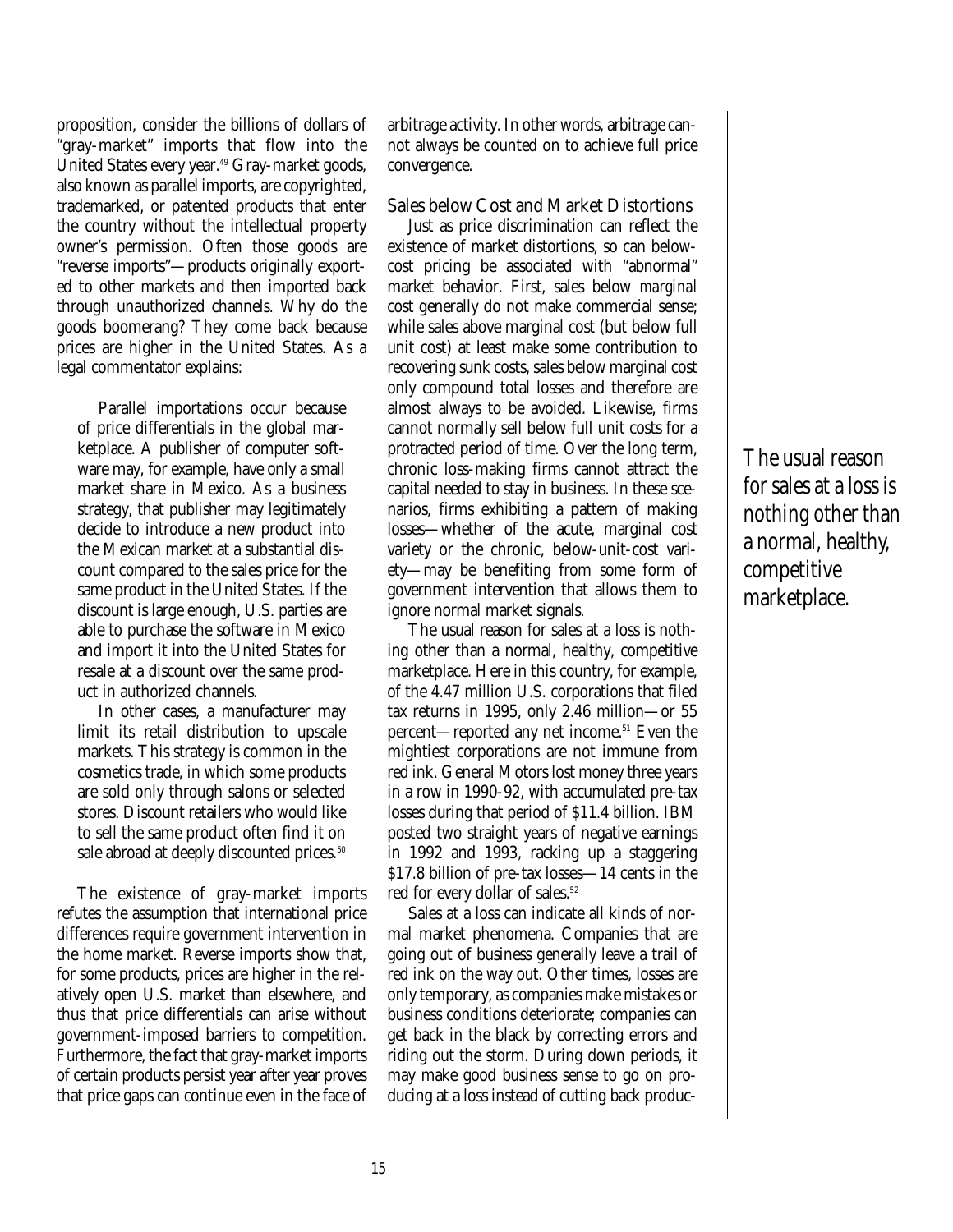tion. For example, there may be long-term strategic benefits that accompany a certain market position (and market share); staying the market leader through a temporary downturn may maximize long-term profitability.

Also, if a downturn is seen as too temporary to justify permanent capacity cutbacks, it may pay to continue producing instead of allowing capacity to go idle. Here the distinction between marginal and sunk costs, or their realworld equivalents of variable and fixed costs, is crucial. If a company can continue to produce and sell goods above variable costs, it can at least make some contribution to fixed costs costs that would be incurred even if those goods had not been produced. Under these conditions—which are typical for industries that face cyclical peaks and troughs of demand—continuing to produce and sell minimizes total losses during the downturn.

For young companies, losses are not just common; they are the norm. Investment must come first, followed (eventually, if all goes well) by returns on that investment. In these circumstances, even fast-growing companies can generate significant red ink. Consider the case of Amazon.com, the online retailer. In less than four years it has grown into the nation's thirdlargest bookseller, yet it has never made a profit. In 1998, while sales more than quadrupled from \$147.8 million to \$610 million, Amazon's net loss was a colossal \$124.5 million. <sup>53</sup> Those losses are part of Amazon's business strategy: to grow as fast as possible and establish the market leadership that will bring long-term profitability. <sup>54</sup> The strategy may succeed or fail, but that is purely a commercial matter; government interventionism is irrelevant.

Even for established companies, losses are common on new products. By virtue of the well-known phenomenon of the "learning curve," production costs tend to decline in line with cumulative production volume. Knowing this, businesses often price new goods below full current cost in order to increase sales volumes and accelerate passage down the learning curve. Such a strategy is intended to maximize profitability over the full life cycle of the product. This practice of "forward pricing" is partic-

ularly well known in high-tech products like semiconductors, but learning curves have been found in a wide variety of industries. 55

Eventually, of course, companies must turn a profit on their overall operations if they are to stay in business. Likewise, specific products must generally earn a profit sooner or later or else be dropped from a company's business line. There are, however, important exceptions. On some products, companies can lose money indefinitely; indeed, under certain conditions they may be well advised to do so.

For example, a multiproduct firm may intentionally charge a money-losing price for one good to encourage higher sales of another good. Such a "cross-subsidization" strategy, if successful, can actually maximize overall firm profits. Michael Porter explains:

When a firm offers products that either are complementary in the strict sense of being used together or are purchased at the same time, pricing can potentially exploit the relatedness among them. The idea is to *deliberately* sell one product (which I term the base good) at a low profit or even a loss in order to sell more profitable items (which I term profitable goods).

The term "loss leadership" is commonly used to describe the application of this concept in retailing. Some products are priced at or below cost in order to attract bargain-conscious buyers to the store. The hope is that these buyers will purchase other more profitable merchandise during their visit. Loss leader pricing is also a way of establishing a low price image for the store.

The same pricing principle is at work in the so-called "razor and blade" strategy, which involves complementary products. The razor is sold at or near cost in order to promote future sales of profitable replacement blades. The same strategy is also common in amateur cameras, aircraft engines, and elevators. . . .

Another variation of cross-subsidization is a trade-up strategy. Here product

**On some products, companies can lose money indefinitely; indeed, under certain conditions they may be well advised to do so.**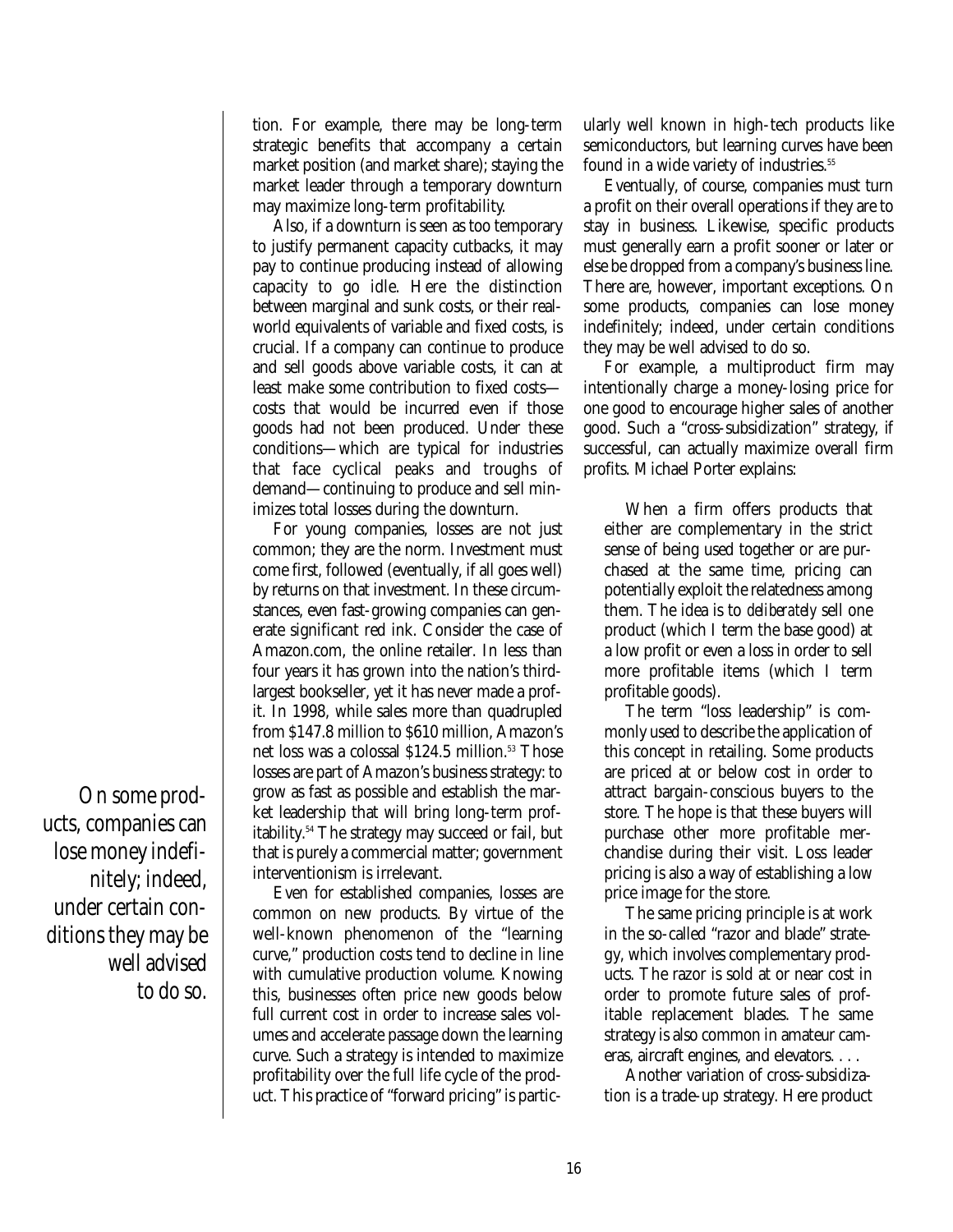varieties that are typically first purchases are sold at low prices, in the hopes that the buyer will later purchase other more profitable items in the line as trade-up occurs. This strategy is sometimes employed, for example, in light aircraft, motorcycles, copiers, and computers. 56

Selling below full unit costs may also make sense in the case of so-called coproducts or joint products—two or more different goods that are produced simultaneously in the same manufacturing process. Examples include different cuts of meat from the same animal, different ores extracted in the same mining operation, different chemicals produced by the same reaction, and products of varying quality produced in the same manufacturing batch. For those types of products, some allocation of shared manufacturing costs among the various joint products is necessary for cost-accounting purposes. Depending on how costs are allocated, a given coproduct may show a profit or a loss.

Accounting results, however, are ultimately irrelevant to proper business decisions. Managers must decide what product mix to target and what further processing to do after "splitoff" of the joint products; in doing so, they should focus not on total unit costs but on marginal costs. As a leading cost-accounting textbook explains:

No technique for allocating jointproduct costs should guide management decisions regarding whether a product should be sold at the splitoff point or processed beyond splitoff. When a product is an inevitable result of a joint process, the decision to further process should not be influenced either by the size of the total joint costs or by the portion of joint costs allocated to particular products. . . .

The decision to incur additional costs beyond splitoff should be based on the incremental operating income attainable beyond the splitoff point. 57

Joint products are manufactured from

the same raw materials, but there are many other ways for products to share costs. Sharing of factory overhead costs (e.g., electricity, fuel, maintenance, plant and equipment depreciation, engineering support, research and development) and selling, general, and administrative expenses is the norm in multiproduct firms. Indeed, economists explain the very existence of multiproduct firms in terms of the benefits of cost sharing, also known as economies of scope. <sup>58</sup> As a leading textbook on the economics of business strategy explains, "Economies of scope are usually defined in terms of the relative cost of producing a variety of goods together in one firm versus separately in two or more firms." <sup>59</sup> The same textbook goes on to clarify that "these economies arise because of inputs that can be shared to produce several products." 60

The ubiquitousness of cost sharing suggests that a focus on product-specific total unit costs (which include overhead and selling, general, and administrative expenses) can be deceptive. A particular product that is never profitable when viewed in isolation may nonetheless contribute to fixed costs that would be incurred anyway on other, profitable products. Paradoxically, then, a perennially money-losing product can help to maximize firmwide profits.

In sum, sales below cost can mean many things other than the presence of governmentcaused market distortions. The antidumping law, however, completely ignores this possibility. When below-cost sales do end up getting caught in the wide net thrown in constructedvalue and NME cases, the Commerce Department's calculation methodologies fail to distinguish between normal commercial losses and those that point to the existence of government interventionism. As a result, antidumping law too often penalizes normal commercial practices having nothing to do with anyone's definition of "unfair trade."

For the existence of below-cost sales to raise any serious question of government interventionism, the losses must either be acute (i.e., sales must be below variable costs) or chronic (i.e., losses must persist for a period of

**The ubiquitousness of cost sharing suggests that a focus on product-specific total unit costs can be deceptive.**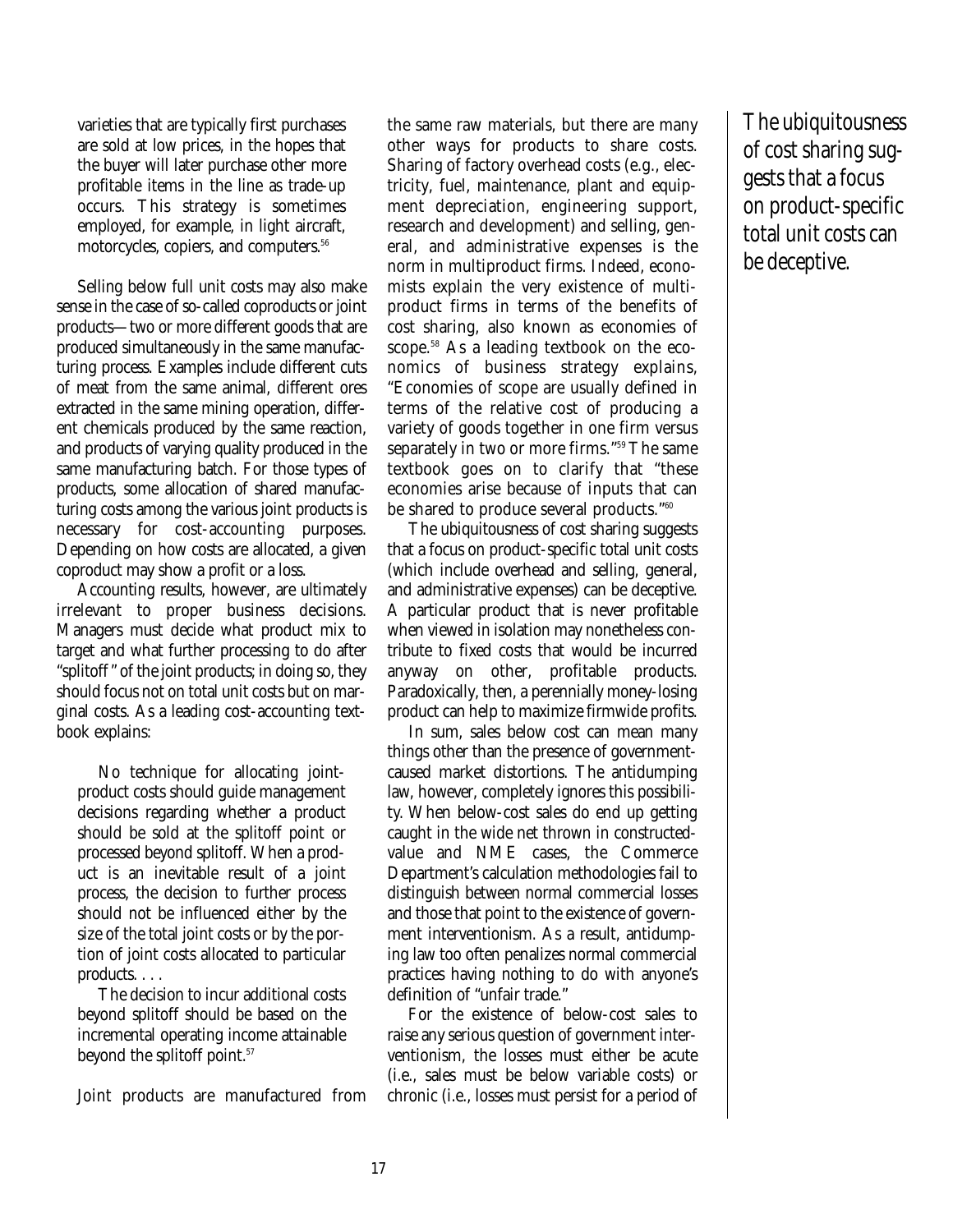**Commerce does not examine whether the supposedly below-cost U.S. sales it identifies are in any way connected with government interventionism in the home market.** years). The current antidumping law makes no attempt to identify either acute or chronic losses.

An examination of specific cases reveals the impact of this omission. With respect to acute losses, the dumping margins of Liaoning (respondent in the NME investigation of cutto-length steel plate from China) and Dieng/Surya Jaya (respondent in the constructed-value investigation of preserved mushrooms from Indonesia) were recalculated for purposes of this study by comparing U.S. prices to an estimate of variable costs (as opposed to full unit costs plus profit). <sup>61</sup> As Table 3 shows, dumping margins for both companies disappeared completely: Liaoning's margin fell from 17.33 percent to zero, and Dieng/Surya Jaya's fell from 7.94 percent to 0.04 percent (*de minimis*). These results show that the Commerce Department's affirmative dumping determinations cannot be taken as reliable indicators of acute below-cost sales.

For chronic losses, the period investigated by the Commerce Department in antidumping cases is only 12 months. <sup>62</sup> Consequently, Commerce lacks the evidentiary record to determine whether a company's losses are abnormally persistent. Because Commerce does not take a longer view, it cannot determine whether losses reflect a temporary market downturn or business reversal, or whether they flow from a conscious growth-oriented strategy for a new company or a new product. The Commerce Department does make some adjustment for losses incurred on new products, but the adjustment is restricted to situations in which technical factors during the start-up phase limit production levels. <sup>63</sup> There is no adjustment for losses incurred to take advantage of learning-curve effects, or for investments in growth at the expense of current earnings.

Likewise, antidumping investigations develop no evidentiary record for determining whether acute or chronic losses, to the extent they exist, have a reasonable commercial explanation. Commerce does not examine combined profitability in joint product situations, or possible reasons for cross-subsidization when goods are complementary or share costs. 64

Most fundamental, Commerce does not examine whether the supposedly below-cost U.S. sales it identifies are in any way connected with government interventionism in the home market. There is no investigation of whether trade barriers or other restrictions on competition create a domestic sanctuary market that bankrolls losses abroad; nor of whether the foreign producer receives government grants, soft loans, special tax breaks, preferential access to credit on noncommercial terms, or any other form of assistance that supports its loss-making operations; nor of whether there are basic structural flaws in a country's economic policy that impede normal market responses to losses.

On this point, the case record reviewed in this study argues against any reliable connection between constructed-value cases and underlying market distortions. In as many as 33 of the 53 possible determinations in which Commerce relied fully or partially on constructed value, Commerce resorted to constructed value only because of an absence of above-cost home-market sales. Such an absence is flatly inconsistent with the supranormal profits supposedly associated with sanctuary markets. Meanwhile, in another 13 constructed-value-based determinations, Commerce found that there was no viable home market at all.

In addition, there is reason to doubt that constructed-value cases point with any regularity to the existence of foreign government subsidies. Here it is instructive to examine the interplay between constructed-value-based antidumping actions and investigations under the countervailing duty (CVD) law. The CVD law directly targets foreign government subsidies, while the antidumping law allegedly does so indirectly by targeting pricing practices (e.g., U.S. sales at prices below constructed value) that supposedly reflect underlying subsidies. 65 Consequently, if indeed constructed-value cases are addressing the effects of foreign government subsidies, one would expect to find affirmative CVD determinations with respect to the same imported products. After all,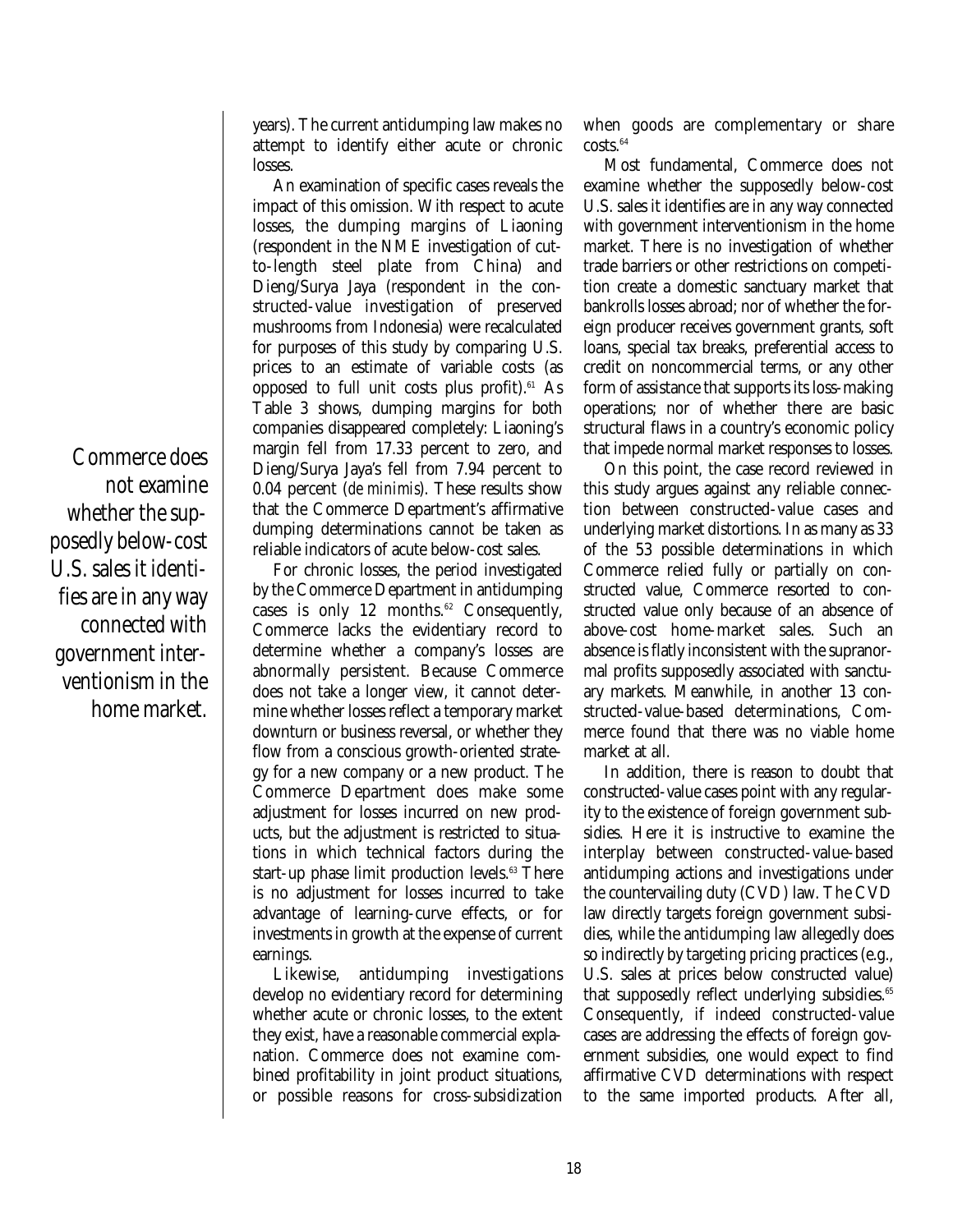simultaneous pursuit of antidumping and CVD remedies offers the prospect of double relief for the same underlying market distortions—surely an attractive outcome from the petitioning U.S. industry's perspective. 66

Yet only 4 of the 26 antidumping investigations in which constructed value was used covered products with respect to which Commerce also made affirmative CVD findings. <sup>67</sup> The absence of any associated affirmative CVD findings with respect to any of the other 22 investigations calls into serious question whether in fact there were any market-distorting government policies in those cases that would have accounted for any below-cost sales. 68

## **Conclusion**

The antidumping law is defended as a remedy for market distortions caused by foreign government interventionism. Yet in actual practice, the methods of determining dumping under the law fail, repeatedly and at multiple levels, to distinguish between normal commercial pricing practices and those that reflect government-caused market distortions.

As a result, the antidumping law as it currently exists routinely punishes normal competitive business practices—practices commonly engaged in by American companies at home and abroad. It is therefore not the case that the law guarantees a "level playing field" for American companies and their foreign competitors. On the contrary, it actively discriminates against foreign goods by subjecting them to requirements not applicable to American products.

An antidumping law that actually did target government-caused market distortions would look very different from the law in its present form. Bringing the reality of antidumping practice into line with the rhetoric of antidumping supporters would require dramatic reforms.

#### **Price-Discrimination Dumping**

An affirmative determination of price-discrimination dumping would have to include all of the following findings:

1. *Properly measured international price discrimination*. A methodologically defensible comparison of prices would have to reveal a significant and stable differential between a foreign producer's U.S. prices and its home-market prices. Comparisons of U.S. prices to above-cost home-market prices only, or to third-country prices, or to constructed value, would have no place whatsoever in a proper analysis. Furthermore, in comparing U.S. and home-market prices, Commerce should abandon its current practice of comparing all U.S. sales to some benchmark of normal value; instead, it should select representative U.S. sales for which there are home-market sales made under nearly identical circumstances.

2. *Government policies that insulate the foreign producer's domestic market from outside competition*. These policies could include high tariffs, nontariff import barriers, and government support of a domestic cartel. The U.S. industry seeking relief would have to show that the level of protectionism was higher in the foreign market than in the U.S. market—in other words, that there was an "unlevel playing field."

3. *High profits enjoyed by the foreign producer on its domestic sales*. The existence of a protected home market alone does not guarantee a foreign producer any kind of competitive advantage; after all, its costs may be inflated because of similar competitive restrictions in upstream input markets. Accordingly, it must be established—with respect to an appropriately defined product line over an appropriately defined time period—that the foreign producer's rate of profit is higher than the U.S. industry average.

4. *A relatively large domestic market*. Even if a foreign producer is earning high profits in a protected home market, it derives no significant "unfair" advantage if the sanctuary market is small with respect to its export markets. A small domestic market offers no potential for significant cross-subsidization of export sales. Accordingly, the size of the foreign producer's domestic market in value terms should at least equal the size of its

**An antidumping law that actually did target government-caused market distortions would look very different from the law in its present form.**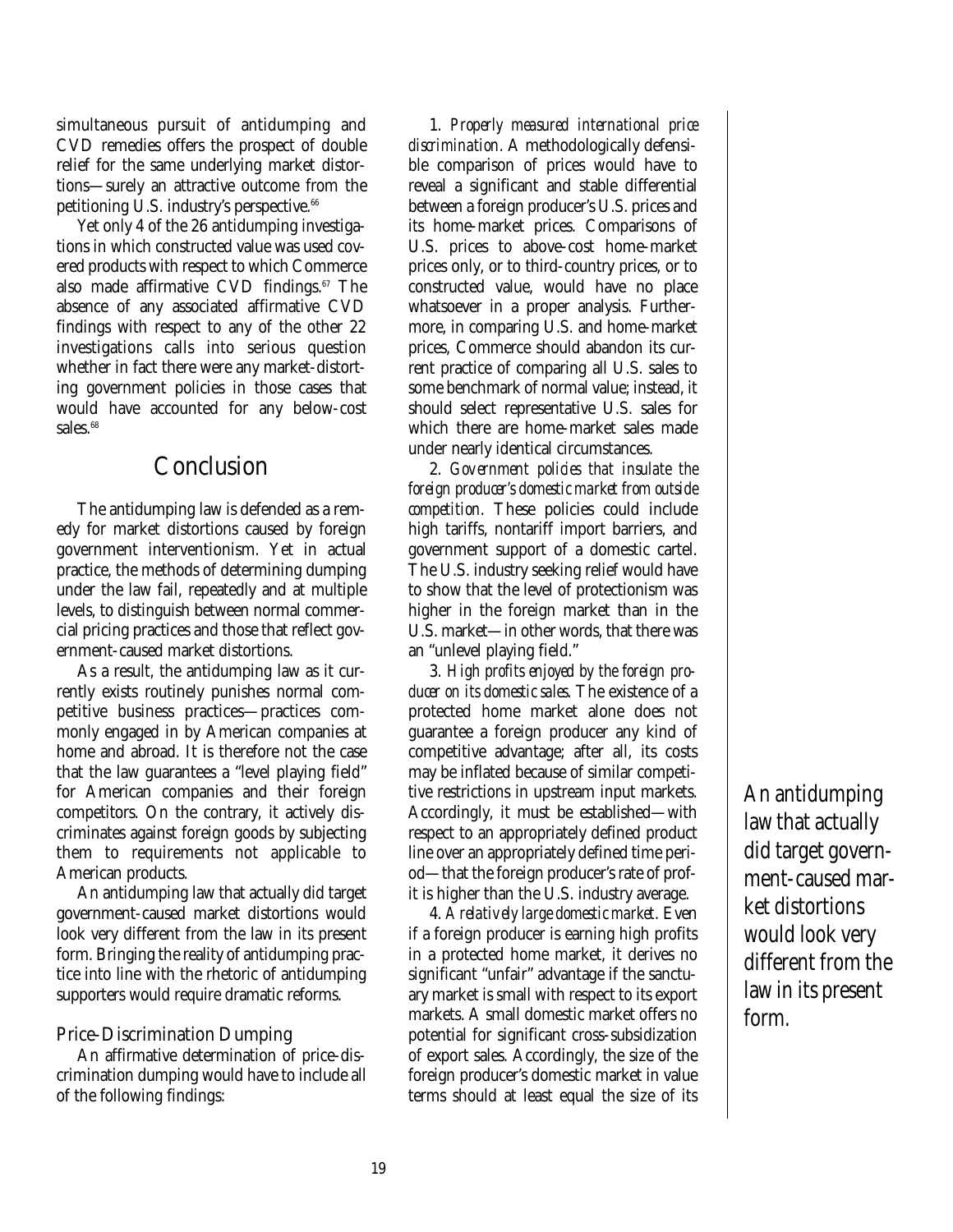**If the antidumping law were overhauled along the lines suggested here, claims that it serves as a remedy against international market distortions would be on much firmer ground.** 

U.S. market before an affirmative dumping finding can be made.

For legitimate NME cases (assuming there are any such things), the absence of marketbased home-market prices can be overcome without resort to the crude approximations of surrogate-country values. In lieu of price-toprice comparisons, Commerce could compare the profit rate on U.S. sales to the profit rate in the home market. In this context, whether or not home-market prices and costs reflect market transactions is irrelevant. All that matters is the company's relative profitability in the domestic and U.S. markets; profitability is an objective fact regardless of how the constituent prices and costs are derived.

#### **Below-Cost Dumping**

To support an affirmative determination of below-cost dumping, all of the following findings would be needed:

1. *Acute or chronic below-cost sales*. Commerce would have to determine that a foreign producer was engaging in an unusual pattern of below-cost selling. Specifically, it could find that the company was selling below average variable costs over some significant period of time (e.g., one year). Alternatively, it could find that the company was selling below full unit costs for a protracted period of time (e.g., at least three years).

2. *Absence of commercial explanation for losses*. Foreign producers should be allowed to demonstrate that any acute or chronic losses have a commercial justification. Possible explanations would include the existence of joint products, products that share overhead costs, and complementary products; learning-curve effects; and investment in rapid growth to establish a strong market position. An affirmative determination could not be made if the foreign producer proved that losses on the product under investigation were part of a conscious strategy to maximize long-term firmwide profits.

3. *Government policies that inhibit the normal market consequences of acute or chronic losses*. Such policies would include protectionist import barriers, explicit or implicit subsidies, and basic structural measures that block normal market responses to losses (e.g., poorly developed bankruptcy law, severe monetary disorder). To prevent double counting, antidumping liability should be reduced by the full amount of any CVD duties paid with respect to the same product.

There is no need for a special NME methodology in below-cost dumping cases. The issue in such cases is whether the company is losing money on its U.S. sales as a result of market distortions back home. In deciding that issue, it should not matter that the company's costs do not result from market transactions. Regardless of how its costs are determined, if a company is selling above them, it cannot be engaging in below-cost dumping.

If the antidumping law were overhauled along the lines suggested here, claims that it serves as a remedy against international market distortions would be on much firmer ground. Nevertheless, fundamental questions about the law's propriety would remain. Is closing our markets the correct response to policy flaws abroad? Aren't negotiations to eliminate foreign market distortions a better approach? And even if international policy differences are intractable, is it wise to sacrifice the economic benefits of open markets in the name of "fairness"? And on the subject of fairness, is it really fair to defend a level playing field for particular U.S. industries if doing so harms downstream U.S. industries and consumers?

The point of this paper, though, is that such fundamental questions about free trade versus "fair trade" are irrelevant to an evaluation of the antidumping law as it currently stands. When the law is analyzed on the basis of what it does, as opposed to what its supporters say it does, it is clear that the law cannot be justified as a "fair trade" measure. Free traders who attack it as such are giving their opponents too much credit.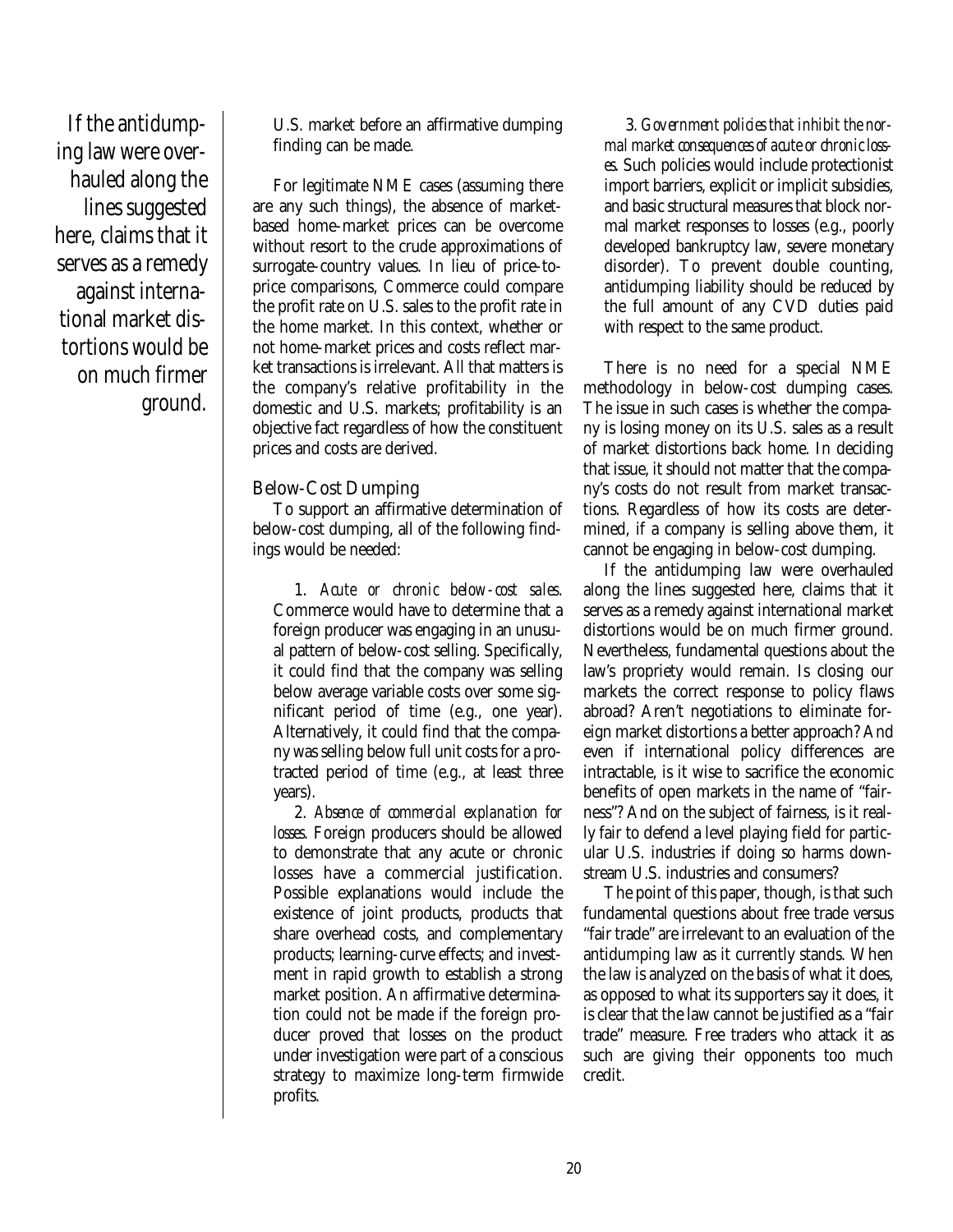| Country        | Product                                                   | Inv.<br>No. | Initiation<br>Date | Final<br>Date | Respondent                | Rate     | Methodology                 |
|----------------|-----------------------------------------------------------|-------------|--------------------|---------------|---------------------------|----------|-----------------------------|
| China          | Polyvinyl alcohol                                         | A-570-842   | 4/4/95             | 3/29/96       | Guangxi                   | 116.75%  | <b>NME</b>                  |
| China          | Polyvinyl alcohol                                         | A-570-842   | 4/4/95             | 3/29/96       | Sichuan                   | $0.00\%$ | <b>NME</b>                  |
| Taiwan         | Polyvinyl alcohol                                         | A-583-824   | 4/4/95             | 3/29/96       | Chang Chun                | 19.21%   | HM mixed                    |
| Japan          | Polyvinyl alcohol                                         | A-588-836   | 4/4/95             | 3/29/96       | Kuraray                   | 77.49%   | FA                          |
| Japan          | Polyvinyl alcohol                                         | A-588-836   | 4/4/95             | 3/29/96       | Nippon Goshei             | 77.49%   | <b>FA</b>                   |
| Japan          | Polyvinyl alcohol                                         | A-588-836   | 4/4/95             | 3/29/96       | Unitika                   | 77.49%   | FA                          |
| Japan          | Polyvinyl alcohol                                         | A-588-836   | 4/4/95             | 3/29/96       | Shin-Etsu                 | 77.49%   | FA                          |
| China          | <b>Bicycles</b>                                           | A-570-843   | 5/1/95             | 4/30/96       | Bo An                     | $0.00\%$ | <b>NME</b>                  |
| China          | <b>Bicycles</b>                                           | A-570-843   | 5/1/95             | 4/30/96       | <b>CBC</b>                | 2.95%    | <b>NME</b>                  |
| China          | <b>Bicycles</b>                                           | A-570-843   | 5/1/95             | 4/30/96       | <b>CATIC</b>              | 2.02%    | <b>NME</b>                  |
| China          | <b>Bicycles</b>                                           | A-570-843   | 5/1/95             | 4/30/96       | Giant                     | 0.67%    | <b>NME</b>                  |
| China          | <b>Bicycles</b>                                           | A-570-843   | 5/1/95             | 4/30/96       | Hua Chin                  | $0.00\%$ | $\ensuremath{\mathsf{NME}}$ |
| China          | <b>Bicycles</b>                                           | A-570-843   | 5/1/95             | 4/30/96       | Merida                    | 0.37%    | <b>NME</b>                  |
| China          | <b>Bicycles</b>                                           | A-570-843   | 5/1/95             | 4/30/96       | Overlord                  | $0.00\%$ | <b>NME</b>                  |
| China          |                                                           | A-570-843   | 5/1/95             | 4/30/96       | Chitech                   | 1.83%    | <b>NME</b>                  |
|                | <b>Bicycles</b>                                           |             |                    |               | Universal                 |          |                             |
| China          | <b>Bicycles</b>                                           | A-570-843   | 5/1/95             | 4/30/96       |                           | 2.27%    | <b>NME</b>                  |
| Japan          | Clad steel plate                                          | A-588-838   | 10/25/95           | 5/9/96        | Japan Steel Works         | 118.53%  | <b>FA</b>                   |
| Romania        | Circular welded nonalloy steel pipe                       | A-485-804   | 5/22/95            | 5/14/96       | Metagrimex                | 85.12%   | <b>NME</b>                  |
| Romania        | Circular welded nonalloy steel pipe                       | A-485-804   | 5/22/95            | 5/14/96       | Metalexportimport         | 77.61%   | <b>NME</b>                  |
| South Africa   | Circular welded nonalloy steel pipe                       | A-791-803   | 5/22/95            | 5/14/96       | <b>RIH Group</b>          | 117.66%  | FA                          |
| Italy          | Certain pasta                                             | A-475-818   | 6/8/95             | 6/14/96       | Arrighi                   | 19.09%   | HM mixed                    |
| Italy          | Certain pasta                                             | A-475-818   | 6/8/95             | 6/14/96       | De Cecco                  | 46.67%   | FA                          |
| Italy          | Certain pasta                                             | A-475-818   | 6/8/95             | 6/14/96       | Delverde                  | 1.68%    | HM mixed                    |
| Italy          | Certain pasta                                             | A-475-818   | 6/8/95             | 6/14/96       | De Matteis                | 0.00%    | HM mixed                    |
| Italy          | Certain pasta                                             | A-475-818   | 6/8/95             | 6/14/96       | La Molisana               | 14.73%   | HM mixed                    |
| Italy          | Certain pasta                                             | A-475-818   | 6/8/95             | 6/14/96       | Liguori                   | 11.58%   | HM mixed                    |
| Italy          | Certain pasta                                             | A-475-818   | 6/8/95             | 6/14/96       | Pagani                    | 17.47%   | HM mixed                    |
| Turkey         | Certain pasta                                             | A-489-805   | 6/8/95             | 6/14/96       | Filiz                     | 63.29%   | FA                          |
| Turkey         | Certain pasta                                             | A-489-805   | 6/8/95             | 6/14/96       | Maktas                    | 60.87%   | ${\rm FA}$                  |
| Germany        | Large newspaper printing presses                          | A-428-821   | 7/27/95            | 7/23/96       | <b>MRD</b>                | 30.72%   | <b>CV</b>                   |
| Germany        | Large newspaper printing presses                          | A-428-821   | 7/27/95            | 7/23/96       | <b>KBA</b>                | 46.40%   | FA                          |
| Japan          | Large newspaper printing presses                          | A-588-837   | 7/27/95            | 7/23/96       | Mitsubishi                | 62.26%   | <b>CV</b>                   |
| Japan          | Large newspaper printing presses                          | A-588-837   | 7/27/95            | 7/23/96       | Tokyo Kikai<br>Seisakusho | 56.28%   | <b>CV</b>                   |
| United Kingdom | Foam extruded PVC & polystyrene<br>framing stock          | A-412-817   | 10/6/95            | 10/2/96       | Ecoframe                  | 20.01%   | HM mixed                    |
| United Kingdom | Foam extruded PVC & polystyrene<br>framing stock          | A-412-817   | 10/6/95            | 10/2/96       | Robobond                  | 0.00%    | HM mixed                    |
| United Kingdom | Foam extruded PVC & polystyrene<br>framing stock          | A-412-817   | 10/6/95            | 10/2/96       | Magnolia                  | 84.82%   | FA                          |
| Indonesia      | Melamine institutional dinnerware<br>products             | A-560-801   | 3/1/96             | 1/13/97       | Mayer Crocodile           | 12.90%   | FA                          |
| Indonesia      | Melamine institutional dinnerware<br>products             | A-560-801   | 3/1/96             | 1/13/97       | Multiraya                 | 8.95%    | HM mixed                    |
| China          | Melamine institutional dinnerware<br>products             | A-570-844   | 3/1/96             | 1/13/97       | Chen Hao Xiamen           | 0.46%    | <b>NME</b>                  |
| China          | Melamine institutional dinnerware<br>products             | A-570-844   | 3/1/96             | 1/13/97       | <b>Gin Harvest</b>        | 0.47%    | <b>NME</b>                  |
| China          | Melamine institutional dinnerware                         | A-570-844   | 3/1/96             | 1/13/97       | Sam Choan                 | 0.04%    | <b>NME</b>                  |
| China          | products<br>Melamine institutional dinnerware<br>products | A-570-844   | 3/1/96             | 1/13/97       | Tar Hong Xiamen           | 2.74%    | <b>NME</b>                  |

## **Appendix: U.S. Antidumping Investigations, 1995-98**

*continued*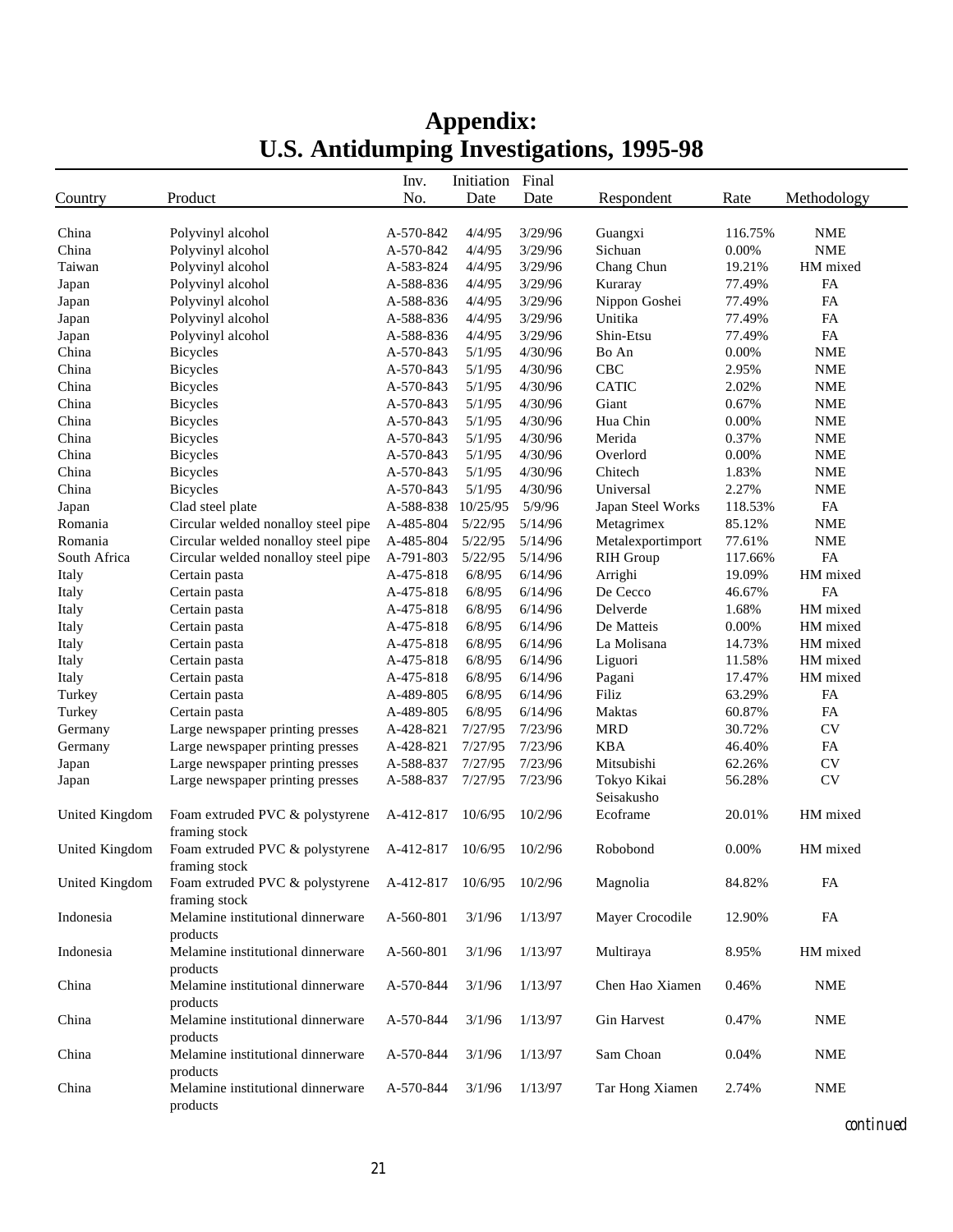#### Appendix—*continued*

| Country   | Product                                             | Inv.<br>No.        | Initiation Final<br>Date   | Date    | Respondent                      | Rate     | Methodology      |
|-----------|-----------------------------------------------------|--------------------|----------------------------|---------|---------------------------------|----------|------------------|
| Taiwan    | Melamine institutional dinnerware                   | A-583-825          | 3/1/96                     | 1/13/97 | Chen Hao Taiwan                 | 3.25%    | HM mixed         |
|           | products                                            |                    |                            |         |                                 |          |                  |
| Taiwan    | Melamine institutional dinnerware<br>products       | A-583-825          | 3/1/96                     | 1/13/97 | Yu Cheer                        | 0.00%    | HM               |
| Taiwan    | Melamine institutional dinnerware<br>products       | A-583-825          | 3/1/96                     | 1/13/97 | <b>IKEA</b>                     | 53.13%   | FA               |
| Taiwan    | Melamine institutional dinnerware<br>products       | A-583-825          | 3/1/96                     | 1/13/97 | Gallant                         | 53.13%   | FA               |
| Kazakstan | Beryllium metal<br>& high beryllium alloys          | A-834-805          | 4/9/96                     | 1/17/97 | Ulba                            | 16.56%   | <b>NME</b>       |
| China     | Brake drums                                         | A-570-845          | 4/3/96                     | 2/28/97 | <b>CMC</b>                      | 0.00%    | <b>NME</b>       |
| China     | Brake drums                                         | A-570-845          | 4/3/96                     | 2/28/97 | Qingdao                         | 0.00%    | <b>NME</b>       |
| China     | Brake drums                                         | A-570-845          | 4/3/96                     | 2/28/97 | Xinchangyuan                    | 0.00%    | <b>NME</b>       |
| China     | Brake drums                                         | A-570-845          | 4/3/96                     | 2/28/97 | Yantai                          | 0.00%    | <b>NME</b>       |
| China     | Brake rotors                                        | A-570-846          | 4/3/96                     | 2/28/97 | CAIEC & Laizhou<br><b>CAPCO</b> | 0.00%    | <b>NME</b>       |
| China     | <b>Brake</b> rotors                                 | A-570-846          | 4/3/96                     | 2/28/97 | Shenyang and<br>Laizhou         | 0.00%    | <b>NME</b>       |
| China     | Brake rotors                                        | A-570-846          | 4/3/96                     | 2/28/97 | Xinjiang                        | 0.00%    | <b>NME</b>       |
| China     | <b>Brake</b> rotors                                 | A-570-846          | 4/3/96                     | 2/28/97 | Yantai                          | 3.56%    | <b>NME</b>       |
| China     | <b>Brake rotors</b>                                 | A-570-846          | 4/3/96                     | 2/28/97 | Southwest                       | 16.07%   | <b>NME</b>       |
| Turkey    | Certain steel concrete<br>reinforcing bars          | A-489-807          | 4/4/96                     | 3/4/97  | Colakoglu                       | 9.84%    | HM mixed         |
| Turkey    | Certain steel concrete<br>reinforcing bars          | A-489-807          | 4/4/96                     | 3/4/97  | Ekinciler                       | 18.68%   | HM mixed         |
| Turkey    | Certain steel concrete<br>reinforcing bars          | A-489-807          | 4/4/96                     | 3/4/97  | Habas                           | 18.54%   | CV               |
| Turkey    | Certain steel concrete<br>reinforcing bars          | A-489-807          | 4/4/96                     | 3/4/97  | <b>IDC</b>                      | 41.80%   | FA               |
| Turkey    | Certain steel concrete<br>reinforcing bars          | A-489-807          | 4/4/96                     | 3/4/97  | Metas                           | 30.16%   | HM/CV            |
| Austria   | Open-end spun rayon singles yarn                    | A-433-807          | 9/13/96                    | 3/26/97 | Linz                            | 12.36%   | HM               |
| Austria   | Open-end spun rayon singles yarn                    | A-433-807          | 9/13/96                    | 3/26/97 | Borckenstein                    | 2.36%    | HM               |
| Japan     | Engineered process gas turbo-<br>compressor systems | A-588-840          | 6/4/96                     | 5/5/97  | Mitsubishi Heavy<br>Industries  | 38.32%   | CV               |
| China     | Persulfates                                         | A-570-847          | 8/6/96                     | 5/19/97 | Wuxi                            | 34.41%   | <b>NME</b>       |
| China     | Persulfates                                         | A-570-847          | 8/6/96                     | 5/19/97 | AJ                              | 32.22%   | <b>NME</b>       |
| China     | Persulfates                                         | A-570-847          | 8/6/96                     | 5/19/97 | Guangdong                       | 34.97%   | $\textsf{NME}{}$ |
| China     | Freshwater crawfish tail meat                       | A-570-848          | 10/17/96                   | 8/1/97  | China Everbright                | 156.77%  | <b>NME</b>       |
| China     | Freshwater crawfish tail meat                       | A-570-848 10/17/96 |                            | 8/1/97  | Binzhou                         | 119.39%  | <b>NME</b>       |
| China     | Freshwater crawfish tail meat                       | A-570-848 10/17/96 |                            | 8/1/97  | Huaiyin FTC                     | 91.50%   | <b>NME</b>       |
| China     | Freshwater crawfish tail meat                       |                    | A-570-848 10/17/96         | 8/1/97  | Yangchen FTC                    | 108.05%  | <b>NME</b>       |
| Japan     | Vector supercomputers                               | A-588-841          | 8/23/96                    | 8/28/97 | Fujitsu                         | 173.08%  | ${\rm FA}$       |
| Japan     | Vector supercomputers                               | A-588-841          | 8/23/96                    | 8/28/97 | ${\rm NEC}$                     | 454.00%  | ${\rm FA}$       |
| China     | Collated roofing nails                              |                    | A-570-850 12/20/96 10/1/97 |         | Top United                      | 0.00%    | <b>NME</b>       |
| China     | Collated roofing nails                              |                    | A-570-850 12/20/96 10/1/97 |         | Qingdao Zongxun                 | 0.00%    | <b>NME</b>       |
| Korea     | Collated roofing nails                              |                    | A-580-827 12/20/96 10/1/97 |         | Senco                           | 0.00%    | 3C               |
| Korea     | Collated roofing nails                              |                    | A-580-827 12/20/96 10/1/97 |         | Kabool                          | 0.00%    | $\mathrm{CV}$    |
| Taiwan    | Collated roofing nails                              |                    | A-583-826 12/20/96 10/1/97 |         | Unicatch                        | $0.07\%$ | $\mathrm{CV}$    |
| Taiwan    | Collated roofing nails                              |                    | A-583-826 12/20/96 10/1/97 |         | Lei Chu                         | 0.00%    | $\mathrm{CV}$    |
| Taiwan    | Collated roofing nails                              |                    | A-583-826 12/20/96 10/1/97 |         | S&J                             | 2.98%    | CV               |
| Taiwan    | Collated roofing nails                              |                    | A-583-826 12/20/96 10/1/97 |         | Romp                            | 40.28%   | ${\rm FA}$       |
| Taiwan    | Collated roofing nails                              |                    | A-583-826 12/20/96 10/1/97 |         | K.Ticho                         | 40.28%   | FA               |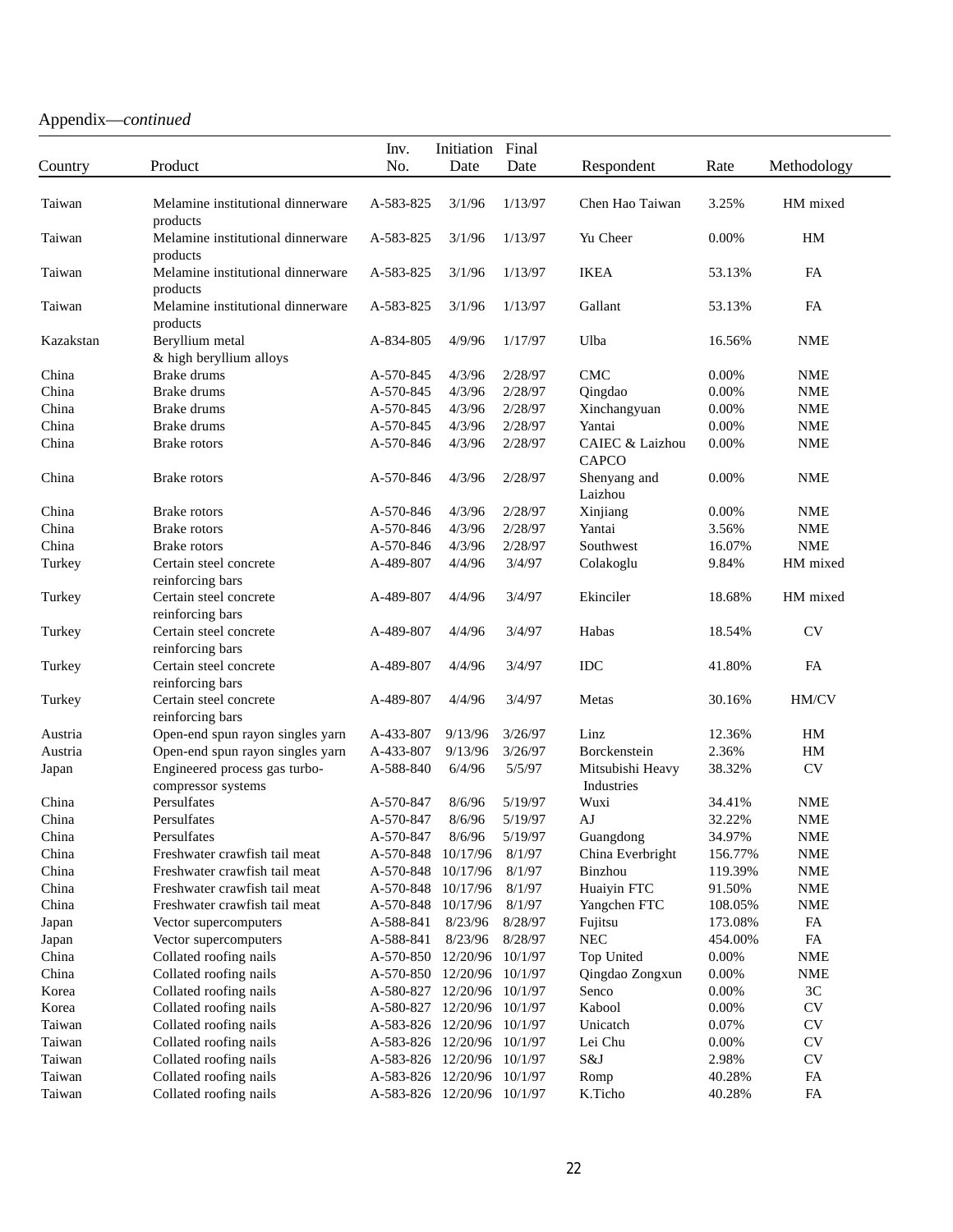| Initiation Final<br>Inv.        |                                               |           |         |                  |                                   |         |                            |
|---------------------------------|-----------------------------------------------|-----------|---------|------------------|-----------------------------------|---------|----------------------------|
| Country                         | Product                                       | No.       | Date    | Date             | Respondent                        | Rate    | Methodology                |
| China                           | Cut-to-length carbon steel plate              | A-570-849 |         | 12/3/96 11/20/97 | Anshan                            | 30.68%  | <b>NME</b>                 |
| China                           | Cut-to-length carbon steel plate              | A-570-849 |         | 12/3/96 11/20/97 | Baoshan                           | 34.44%  | <b>NME</b>                 |
| China                           | Cut-to-length carbon steel plate              | A-570-849 |         | 12/3/96 11/20/97 | Liaoning                          | 17.33%  | <b>NME</b>                 |
| China                           | Cut-to-length carbon steel plate              | A-570-849 |         | 12/3/96 11/20/97 | Shanghai Pudong                   | 38.16%  | <b>NME</b>                 |
| China                           | Cut-to-length carbon steel plate              | A-570-849 |         | 12/3/96 11/20/97 | <b>WISCO</b>                      | 128.59% | <b>NME</b>                 |
| South Africa                    | Cut-to-length carbon steel plate              | A-791-804 |         | 12/3/96 11/20/97 | Highveld                          | 26.01%  | HM mixed                   |
| South Africa                    | Cut-to-length carbon steel plate              | A-791-804 |         | 12/3/96 11/20/97 | Iscor                             | 50.87%  | HM mixed                   |
| Russian Fed.                    | Cut-to-length carbon steel plate              | A-821-808 |         | 12/3/96 11/20/97 | Severstal                         | 53.81%  | <b>NME</b>                 |
| Ukraine                         | Cut-to-length carbon steel plate              | A-823-808 |         | 12/3/96 11/20/97 | Azovstal                          | 81.43%  | <b>NME</b>                 |
| Ukraine                         | Cut-to-length carbon steel plate              | A-823-808 |         | 12/3/96 11/20/97 | Ilyich                            | 155.00% | <b>NME</b>                 |
| Korea                           | Static random access memory                   | A-580-828 | 3/21/97 | 2/23/98          | Samsung                           | 1.00%   | HM mixed                   |
|                                 | semiconductors                                |           |         |                  |                                   |         |                            |
| Korea                           | Static random access memory<br>semiconductors | A-580-828 | 3/21/97 | 2/23/98          | Hyundai                           | 5.08%   | HM mixed                   |
| Korea                           | Static random access memory<br>semiconductors | A-580-828 | 3/21/97 | 2/23/98          | LG Semicon                        | 55.36%  | FA                         |
| Taiwan                          | Static random access memory<br>semiconductors | A-583-827 | 3/21/97 | 2/23/98          | Advanced<br>Microelectronics      | 113.85% | FA                         |
| Taiwan                          | Static random access memory<br>semiconductors | A-583-827 | 3/21/97 | 2/23/98          | Alliance                          | 50.15%  | HM/CV                      |
| Taiwan                          | Static random access memory<br>semiconductors | A-583-827 | 3/21/97 | 2/23/98          | <b>BIT</b>                        | 113.85% | FA                         |
| Taiwan                          | Static random access memory<br>semiconductors | A-583-827 | 3/21/97 | 2/23/98          | <b>ISSI</b>                       | 7.56%   | HM mixed                   |
| Taiwan                          | Static random access memory<br>semiconductors | A-583-827 | 3/21/97 | 2/23/98          | TI-Acer                           | 113.85% | FA                         |
| Taiwan                          | Static random access memory<br>semiconductors | A-583-827 | 3/21/97 | 2/23/98          | <b>UMC</b>                        | 93.71%  | HM mixed                   |
| Taiwan                          | Static random access memory                   | A-583-827 | 3/21/97 | 2/23/98          | Winbond                           | 101.53% | FA                         |
| Canada                          | Steel wire rod                                | A-122-826 | 3/24/97 | 2/24/98          | Ispat-Sidbec                      | 11.94%  | HM mixed                   |
| Canada                          | Steel wire rod                                | A-122-826 | 3/24/97 | 2/24/98          | Ivaco                             | 6.95%   | HM mixed                   |
| Canada                          | Steel wire rod                                | A-122-826 | 3/24/97 | 2/24/98          | Stelco                            | 0.91%   | HM mixed                   |
| Germany                         | Steel wire rod                                | A-428-822 | 3/24/97 | 2/24/98          | Brandenburg                       | 153.10% | FA                         |
| Germany                         | Steel wire rod                                | A-428-822 | 3/24/97 | 2/24/98          | <b>IHSW</b>                       | 72.51%  | FA                         |
| Germany                         | Steel wire rod                                | A-428-822 | 3/24/97 | 2/24/98          | Saarstahl                         | 153.10% | FA                         |
| Germany                         | Steel wire rod                                | A-428-822 | 3/24/97 | 2/24/98          | Thyssen                           | 153.10% | <b>FA</b>                  |
| Trinidad &Tobago Steel wire rod |                                               | A-274-802 | 3/24/97 | 2/24/98          | CIL                               | 11.85%  | HM mixed                   |
| Venezuela                       | Steel wire rod                                | A-307-813 | 3/24/97 | 2/24/98          | Sidor                             | 66.75%  | FA                         |
| Chile                           | Fresh Atlantic salmon                         | A-337-803 | 7/10/97 | 6/9/98           | <b>Aguas Claras</b>               | 5.44%   | <b>CV</b>                  |
| Chile                           | Fresh Atlantic salmon                         | A-337-803 | 7/10/97 | 6/9/98           | Camanchaca                        | 0.16%   | <b>CV</b>                  |
| Chile                           | Fresh Atlantic salmon                         | A-337-803 | 7/10/97 | 6/9/98           | Eicosal                           | 10.69%  | CV                         |
| Chile                           | Fresh Atlantic salmon                         | A-337-803 | 7/10/97 | 6/9/98           | <b>Mares Australes</b>            | 2.23%   | 3C mixed                   |
| Chile                           | Fresh Atlantic salmon                         | A-337-803 | 7/10/97 | 6/9/98           | Marine Harvest                    | 1.36%   | <b>CV</b>                  |
| Germany                         | Stainless steel wire rod                      | A-428-824 | 8/26/97 | 7/29/98          | Krupp                             | 21.28%  | FA                         |
| Germany                         | Stainless steel wire rod                      | A-428-824 | 8/26/97 | 7/29/98          | <b>BGH</b> Edelstahl              | 21.28%  | $FA$                       |
| Italy                           | Stainless steel wire rod                      | A-475-820 | 8/26/97 | 7/29/98          | Valbruna                          | 1.27%   | $\mathop{\rm HM}\nolimits$ |
| Italy                           | Stainless steel wire rod                      | A-475-820 | 8/26/97 | 7/29/98          | CAS                               | 12.73%  | HM mixed                   |
| Japan                           | Stainless steel wire rod                      | A-588-843 | 8/26/97 | 7/29/98          | Daido                             | 34.21%  | HM mixed                   |
| Japan                           | Stainless steel wire rod                      | A-588-843 | 8/26/97 | 7/29/98          | Nippon Steel                      | 21.18%  | HM mixed                   |
| Japan                           | Stainless steel wire rod                      | A-588-843 | 8/26/97 | 7/29/98          | Hitachi Metals                    | 0.00%   | CV                         |
| Japan                           | Stainless steel wire rod                      | A-588-843 | 8/26/97 | 7/29/98          | Sanyo Special Steel               | 34.21%  | FA                         |
| Japan                           | Stainless steel wire rod                      | A-588-843 | 8/26/97 | 7/29/98          | Sumitomo                          | 34.21%  | FA                         |
| Korea                           | Stainless steel wire rod                      | A-580-829 | 8/26/97 | 7/29/98          | Dongbang/Changwon 5.19%<br>/POSCO |         | HM mixed                   |

*continued*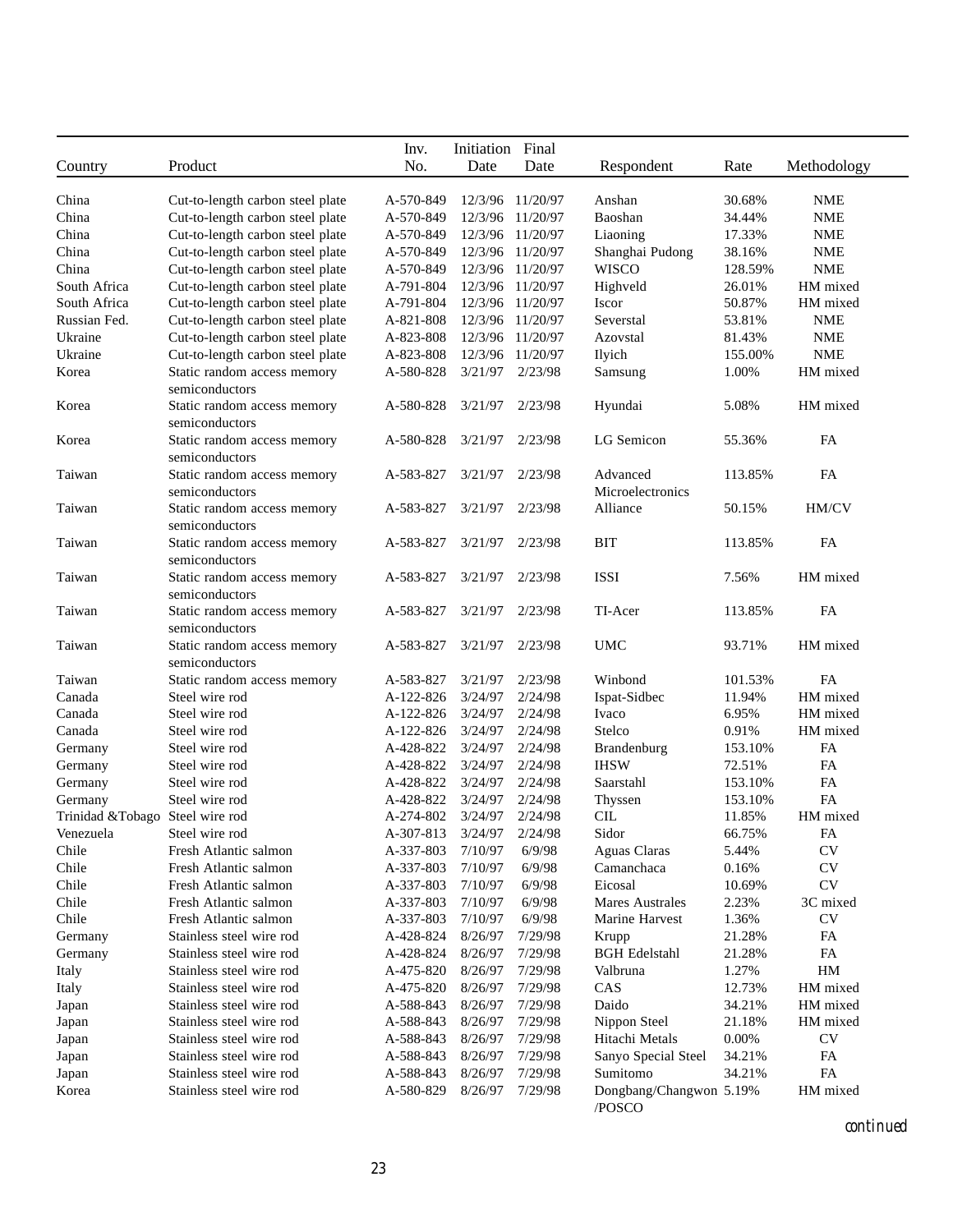#### Appendix—*continued*

| Country   | Product                     | Inv.<br>No. | Initiation<br>Date | Final<br>Date | Respondent                | Rate    | Methodology |
|-----------|-----------------------------|-------------|--------------------|---------------|---------------------------|---------|-------------|
| Korea     | Stainless steel wire rod    | A-580-829   | 8/26/97            | 7/29/98       | Sammi Steel               | 28.44%  | <b>FA</b>   |
| Spain     | Stainless steel wire rod    | A-469-807   | 8/26/97            | 7/29/98       | Roldan                    | 4.73%   | HM mixed    |
| Sweden    | Stainless steel wire rod    | A-401-806   | 8/26/97            | 7/29/98       | Fagersta                  | 5.71%   | HM mixed    |
| Taiwan    | Stainless steel wire rod    | A-583-828   | 8/26/97            | 7/29/98       | <b>Walsin Cartech</b>     | 8.29%   | HM mixed    |
| Taiwan    | Stainless steel wire rod    | A-583-828   | 8/26/97            | 7/29/98       | Yieh Hsing                | 0.02%   | HM mixed    |
| Chile     | Certain preserved mushrooms | A-337-804   | 2/2/98             | 10/22/98      | Nature's Farm<br>Products | 148.51% | 3C/CV       |
| China     | Certain preserved mushrooms | A-570-851   | 2/2/98             | 12/31/98      | China Processed           | 121.47% | <b>NME</b>  |
| China     | Certain preserved mushrooms | A-570-851   | 2/2/98             | 12/31/98      | Tak Fat                   | 162.47% | <b>NME</b>  |
| China     | Certain preserved mushrooms | A-570-851   | 2/2/98             | 12/31/98      | Shenzen Cofry             | 151.15% | <b>NME</b>  |
| India     | Certain preserved mushrooms | A-533-813   | 2/2/98             | 12/31/98      | Agro Dutch                | 6.28%   | 3C mixed    |
| India     | Certain preserved mushrooms | A-533-813   | 2/2/98             | 12/31/98      | Ponds                     | 14.91%  | 3C/CV       |
| India     | Certain preserved mushrooms | A-533-813   | 2/2/98             | 12/31/98      | Alpine Biotech            | 243.87% | <b>FA</b>   |
| India     | Certain preserved mushrooms | A-533-813   | 2/2/98             | 12/31/98      | Mandeep                   | 243.87% | FA          |
| Indonesia | Certain preserved mushrooms | A-560-802   | 2/2/98             | 12/31/98      | Dieng /Surya Jaya         | 7.94%   | <b>CV</b>   |
| Indonesia | Certain preserved mushrooms | A-560-802   | 2/2/98             | 12/31/98      | Zeta                      | 22.84%  | <b>CV</b>   |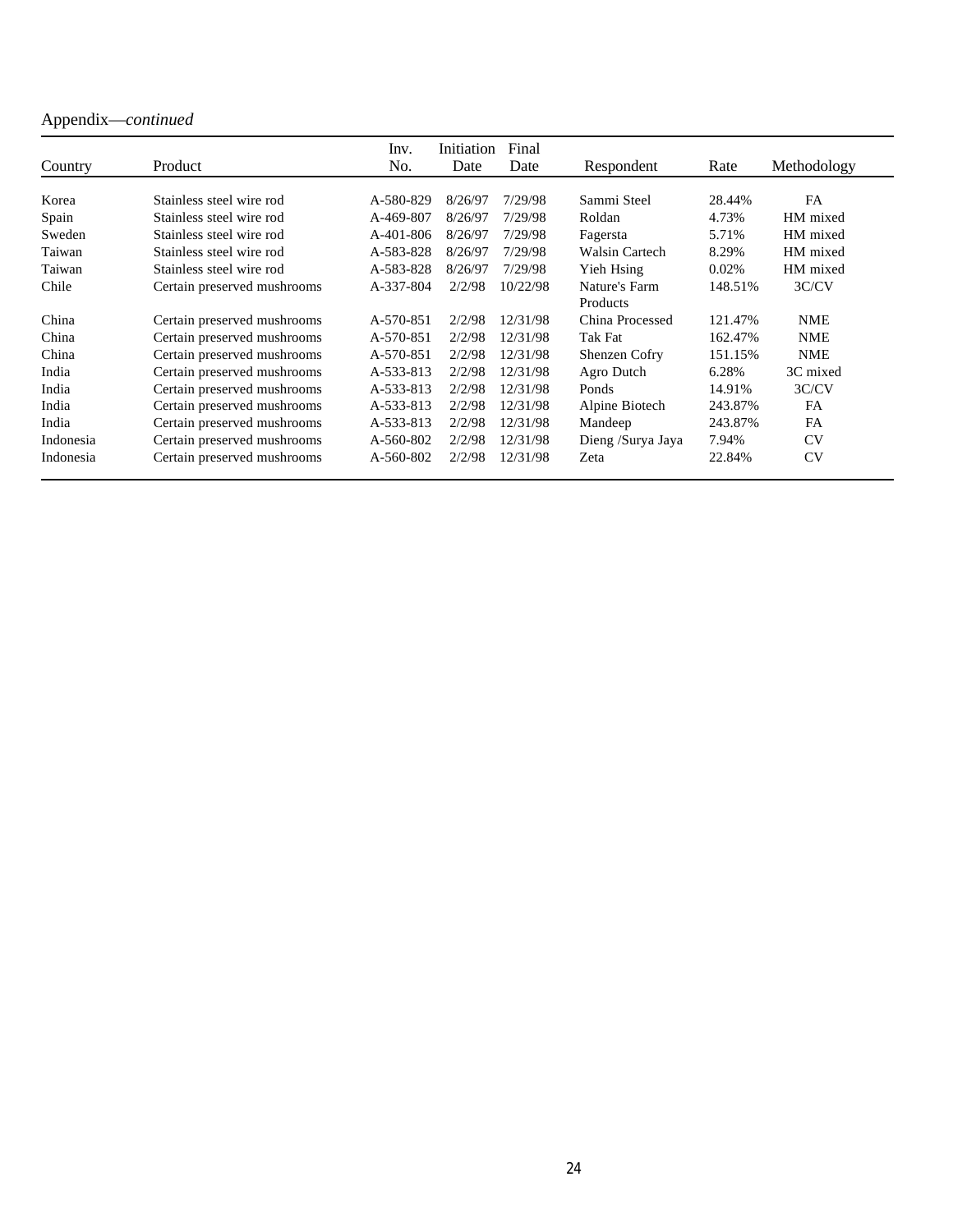## **Notes**

1. Although the U.S. antidumping law dates back to 1921, dozens of other countries now have similar laws. The authority of national governments to impose antidumping duties is recognized under Article VI of the General Agreement on Tariffs and Trade and the World Trade Organization Agreement on Implementation of Article VI.

2. This paper focuses exclusively on what constitutes "dumping"; it does not address the effect of "dumped" imports on competing U.S. industries or the broader U.S. economy. Accordingly, this paper is concerned solely with the phase of antidumping investigations administered by the Commerce Department; it does not cover issues pertaining to the International Trade Commission's injury inquiry.

3. Greg Mastel, *Antidumping Laws and the U.S. Economy* (Armonk, N.Y.: M. E. Sharpe, 1998), p. 43.

4. Ibid., p. 41.

5. Ibid., p. 40.

6. "Observations on the Distinctions between Competition Laws and Antidumping Rules," Submission of the United States to the WTO Working Group on the Interaction of Trade and Competition Policy, Meeting of July 27-28, 1998, p. 2. Cited hereafter as U.S. Submission.

7. Ibid., p. 15.

8. Ronald A. Cass and Richard D. Boltuck, "Antidumping and Countervailing-Duty Law: The Mirage of Equitable International Competition," in *Fair Trade and Harmonization: Prerequisites for Free Trade?* ed. Jagdish N. Bhagwati and Robert E. Hudec (Cambridge, Mass.: MIT Press, 1996), vol. 2, p. 351.

9. Section 773(a)(1)(B)(i) of the Tariff Act of 1930, as amended, codified at 19 U.S.C. § 1677b(a)  $(1)(B)(i)$ .

10. Section 773(a)(1)(C) of the Tariff Act of 1930,

as amended, codified at 19 U.S.C. § 1677b(a)  $(1)(C)$ .

11. Section  $773(a)(1)(B)(ii)$  of the Tariff Act of 1930, as amended, codified at 19 U.S.C. § 1677b(a)  $(1)(B)(ii)$ .

12. 19 C.F.R. § 351.405(a) (1999).

13. Ibid. According to Commerce Department practice, a product sold in the comparison market will normally not be considered "comparable" (in other words, sufficiently similar) to a product sold in the United States if the difference in variable manufacturing costs between the two products is greater than 20 percent of the total manufacturing cost of the comparison-market product.

14. Section 773(b)(1) of the Tariff Act of 1930, as amended, codified at 19 U.S.C. § 1677b(b)(1). Under a recent court decision, Commerce may not resort to constructed value in such situations unless there are no contemporaneous above-cost sales of any similar models of merchandise. Formerly, Commerce would use constructed value if there were no above-cost sales of the particular identical or similar model chosen by Commerce under its product-matching criteria. In other words, Commerce must now do its product matching after applying the sales-below-cost test, not before. This methodological change increases the likelihood that normal value will be based on above-cost sales rather than constructed value.

15. While the distinction between nonmarket and market economies was sensible during the Cold War, it is difficult to draw a clear line at present between the "transition" economies of post-communist countries and other developing countries. Nevertheless, to date the Commerce Department has revoked NME status only for the former East Germany, Poland, and the former Yugoslavia and has explicitly refused to do so for China, Russia, and Ukraine.

16. Section 773(c) of the Tariff Act of 1930, as amended, codified at 19 U.S.C. § 1677b(c).

17. "Facts available" were formerly known as "best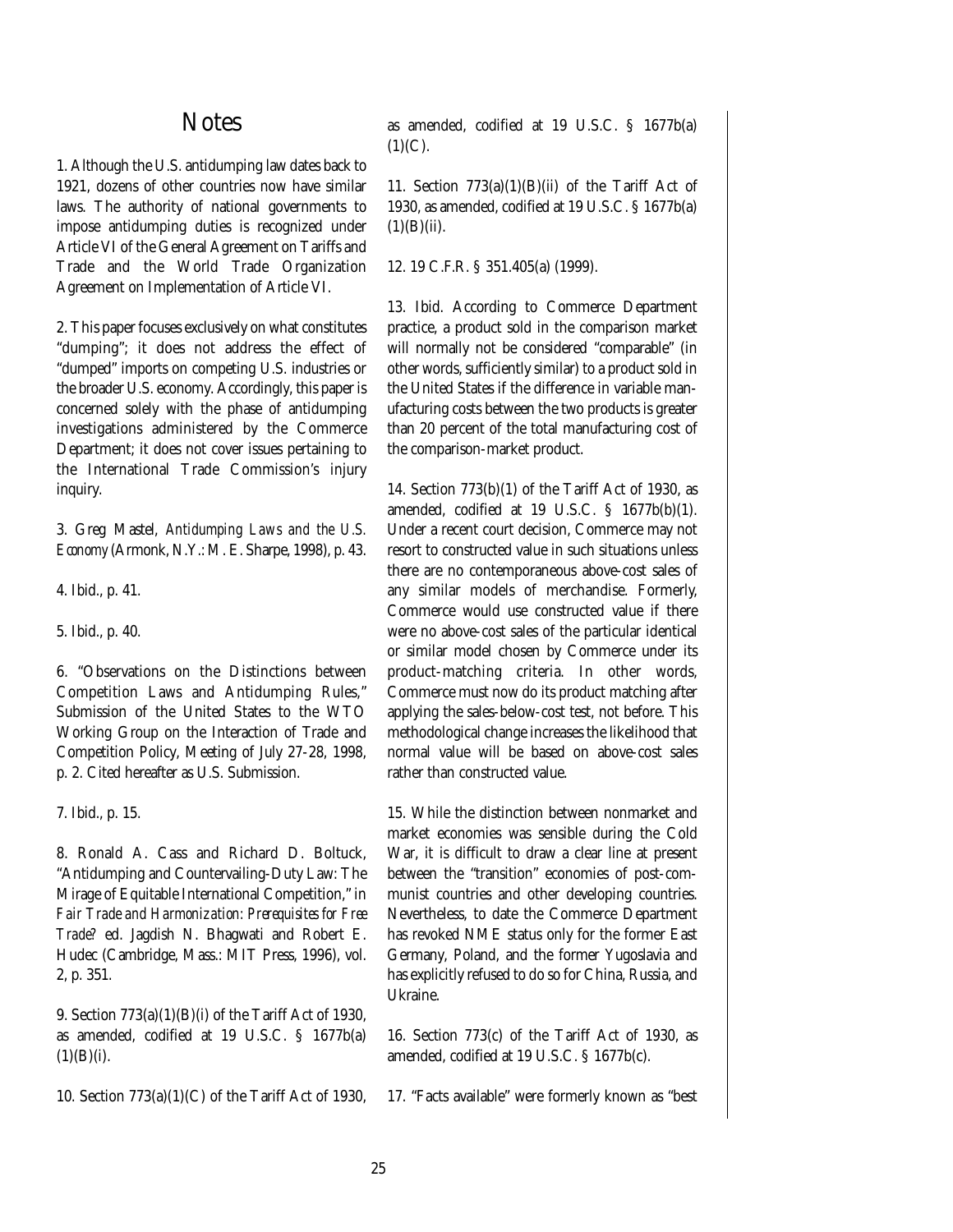information available."

18. "Facts available" determinations are routine in NME cases. In those cases Commerce will calculate producer-specific dumping margins for qualifying companies, as well as a countrywide rate for other producers and exporters. That countrywide rate is usually based on "facts available." By contrast, in market-economy cases, all uninvestigated companies receive an "all others" rate equal to a weighted average of the investigated companies' margins ("facts available" and de minimis margins, however, are excluded from the average).

#### 19. 19 C.F.R. § 351.411(b) (1999).

20. Biases in antidumping methodologies are reviewed extensively in Richard Boltuck and Robert Litan, eds., *Down in the Dumps: Administration of the Unfair Trade Laws* (Washington: Brookings Institution, 1991).

21. To take just one obvious example, in "constructed export price" cases (normally, cases in which the importer of the investigated merchandise is related to the foreign producer), Commerce deducts the profit allocated to U.S. selling expenses from the U.S. price but makes no equivalent profit deduction from the comparison-market price. Section  $772(d)(3)$  of the Tariff Act of 1930, as amended, codified at 19 U.S.C. § 1677a(d)(3).

22. The antidumping statute authorizes the Commerce Department, in making a "facts available" determination because a foreign producer has failed to cooperate, to "use an inference that is adverse to the interests of that party." Section 776(b) of the Tariff Act of 1930, as amended, codified at 19 U.S.C. § 1677e(b).

23. In constructed-value cases the costs used are the foreign producer's own, whereas in NME cases costs are calculated by valuing the foreign producer's "factors of production" according to price data from a surrogate market-economy country.

24. It can be argued that inclusion of an amount for profit is appropriate on the ground that a "normal" profit is part of a company's cost of capital. In other

words, a company earning a subnormal return is selling below its full *economic* costs, if above its full *accounting* costs. First of all, it should be noted that antidumping supporters clearly convey the impression that the law targets sales at a loss, not insufficient profitability. More fundamentally, the claim that low profitability is evidence of market distortions is much weaker than is the case with respect to outright losses. Determining exactly what constitutes a normal profit for a given company in a given industry at a given time is significantly more difficult than determining whether or not that company is losing money. Moreover, low profits are generally sustainable over a much longer period than are outright losses. Persistent failure to earn competitive returns can undermine a company's ability to make necessary investments and thereby may lead eventually to outright losses; it may also threaten the employment security of the company's management. Unlike sustained losses, though, low profitability in and of itself does not imperil a company's solvency and future as a going concern. Accordingly, even chronically low profits are much less suggestive of "artificial" market conditions caused by government interventionism than are either acute or chronic losses.

25. Interestingly, among the critics of the NME methodology is the current U.S. Trade Representative, although she expressed her criticism before holding public office. Charlene Barshefsky, "Non-Market Economies in Transition and the U.S. Antidumping Law: Remarks on the Need for Reevaluation," *Boston University International Law Journal* 8, no. 2 (Fall 1990): 373-80.

26. The U.S. antidumping statute was revised in numerous respects by the Uruguay Round Agreements Act but has not been amended since. A number of proposals to revise the antidumping law are currently under consideration in Congress.

27. Commerce Department investigations are specific to a particular product from a particular country. In a single investigation, though, Commerce may calculate separate dumping margins for numerous different foreign producers.

28. In original antidumping investigations, any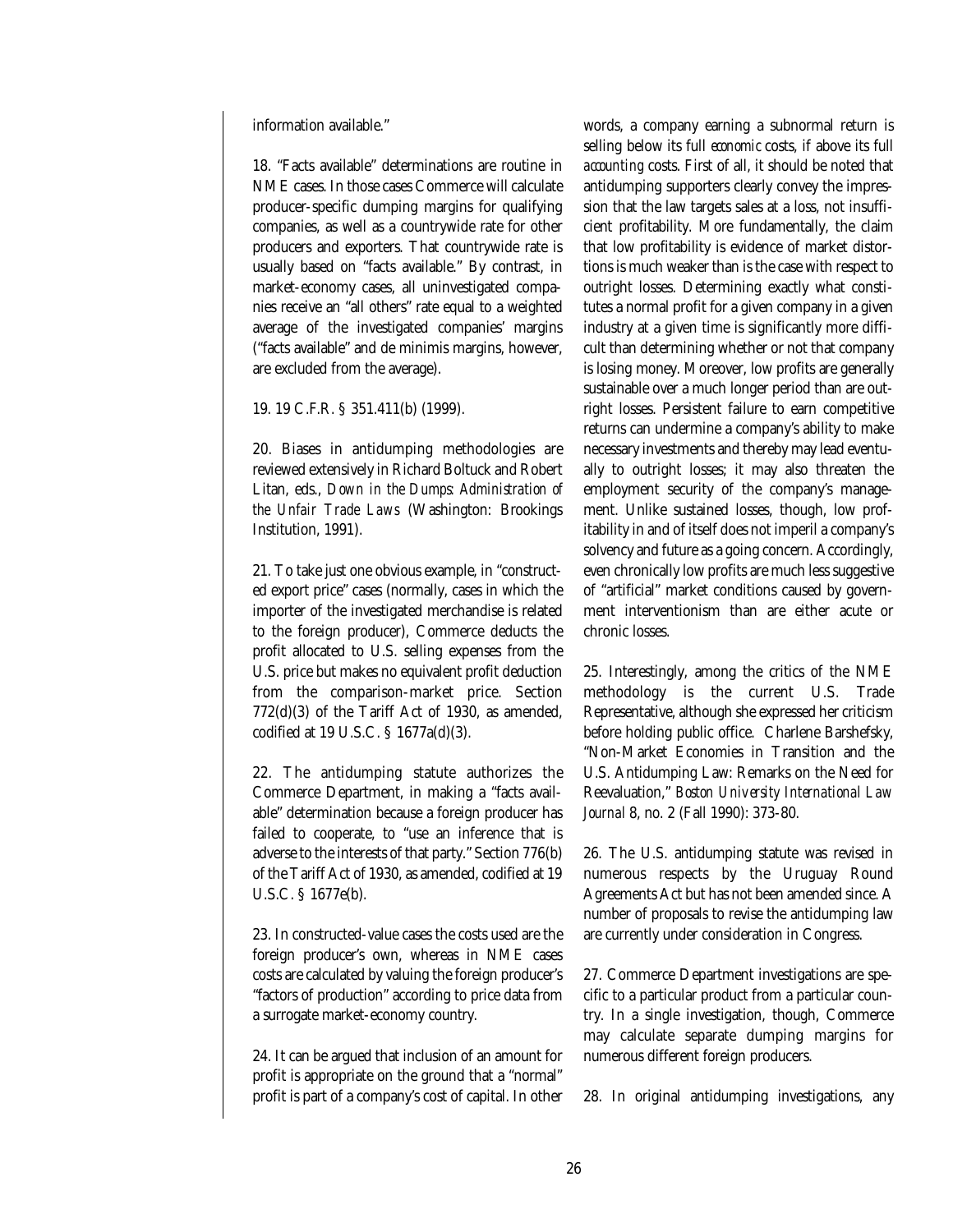dumping margin of less than 2 percent is considered *de minimis* and effectively equal to zero.

29. "Dumping typically involves international price discrimination." U.S. Submission, p. 8.

30. For 34 of the 36 determinations, Commerce relied entirely on "facts available"; in other words, it made no use whatsoever of information provided by the foreign producers. For 2 of the determinations (Maktas in the investigation of pasta from Turkey and Winbond in the investigation of SRAMs from Taiwan), Commmerce relied on a combination of foreign producers' information and facts available. These two determinations were included because in both cases the partial use of facts available was both extensive and punitive (that is, Commerce purposefully selected adverse facts).

31. This figure is a subset of the 37 determinations mentioned above in which Commerce partially or totally rejected home-market or third-country comparison product sales. This smaller figure excludes those determinations in which any third-country sales were used and those in which all comparisonmarket sales were rejected.

32. Interestingly, ISSI is a U.S.-based "fabless producer" that designs chips in the United States but relies on a semiconductor "foundry" in Taiwan for production. In this case, then, the antidumping law is being used by one American company (Micron Inc., the petitioner) against another.

33. Specifically, the program was run without the "cost test" element, so that below-cost home-market sales were not excluded from the calculation. The recalculation was performed by ISSI's counsel at the law firm of White & Case. The revised program was reviewed by the author of this study.

34. This total consists of 16 determinations in which Commerce used constructed value because of an absence of viable comparison markets or similar comparison products, and another 4 determinations in which publicly available information makes clear that Commerce rejected all comparison-market sales as below cost and therefore relied exclusively on constructed value.

35. The total consists of the 31 "mixed" cases discussed above, plus an additional 2 determinations in which Commerce rejected at least some third-country sales as below cost and instead relied either on above-cost third-country sales or constructed value. In those 33 determinations, it cannot be determined with certainty from the public record whether Commerce in fact used constructed value in every instance (such use would be unnecessary if there were any above-cost sales of the comparison products), nor can the extent to which constructed value was used be determined.

36. This respondent consists of two companies with common ownership whose operations are partially integrated. They were treated as a single company for purposes of the antidumping investigation.

37. These recalculations were performed by the companies' counsel at the law firm of White & Case. The revised dumping margin calculation programs were reviewed by the author of this study.

38. Profit rates were derived from the following sources: Chen Hao Taiwan, Commerce Department disclosure documents for correction of ministerial errors, January 31, 1997; brake drums and rotors from China, Commerce Department final factors memorandum, February 21, 1997; cut-tolength steel plate from China, Commerce Department final factors memorandum, October 24, 1997; PT Multi Raya, Commerce Department disclosure documents for correction of ministerial errors, January 31, 1997; collated roofing nails from China, Commerce Department final dumping margin calculation memorandum, September 23, 1997. These documents were made available by the companies' counsel at the law firm of White & Case. Commerce usually calculates the profit rate as a percentage of cost of production. To express the profit rate as a percentage of sales, the Commerce figures were divided by one plus the Commerce profit percentage.

39. The products under investigation and their equivalent U.S. industries are as follows: melamine institutional dinnerware, rubber and miscellaneous plastic products; brake drums and rotors, motor vehicles and equipment; cut-to-length steel plate,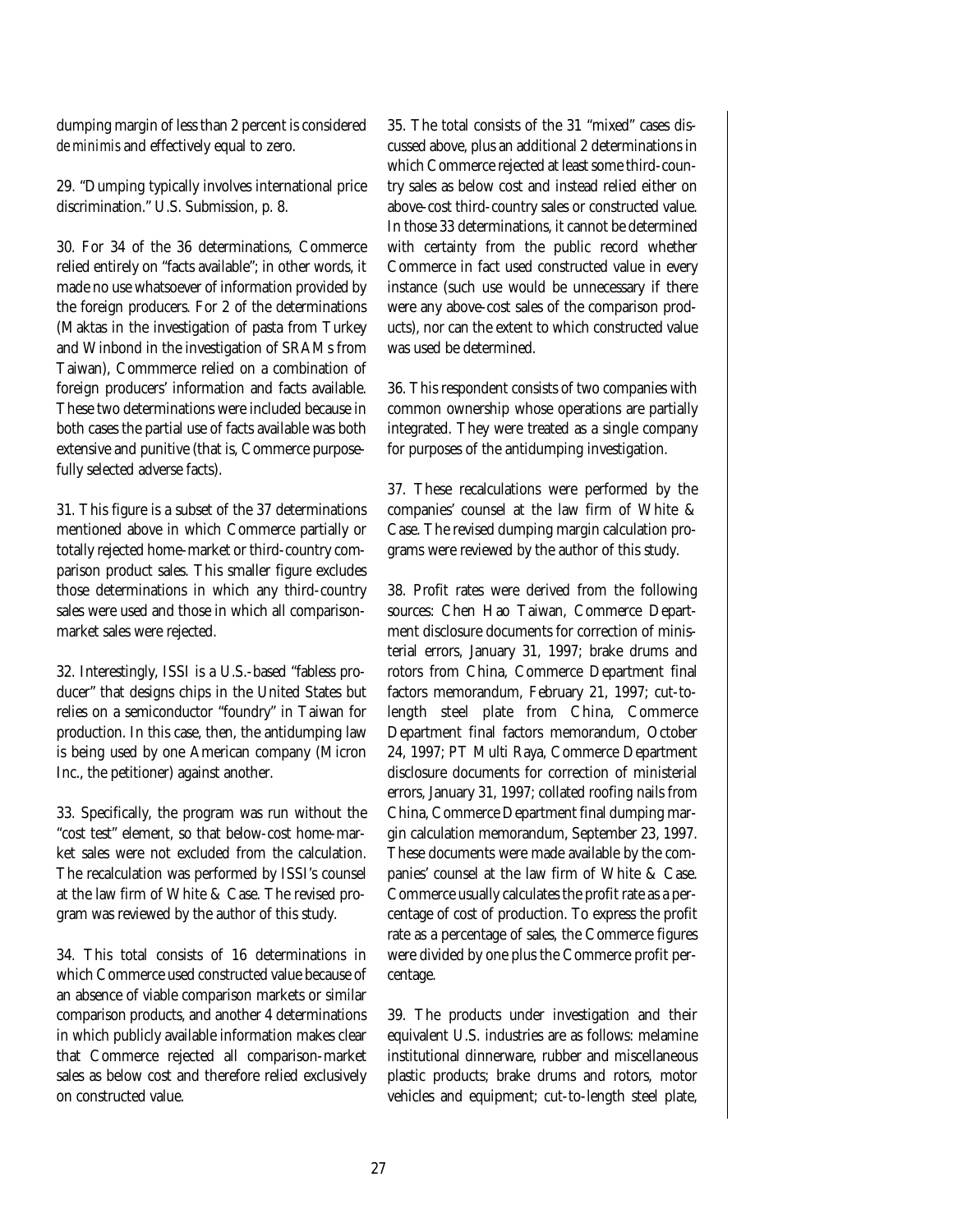iron and steel; collated roofing nails, fabricated metal products. Profit rates for U.S. industries were the average rate of pre-tax profits per dollar of sales during the year the investigation was initiated, as reported in Bureau of the Census, "Quarterly Financial Report for Manufacturing, Mining, and Trade Corporations," Table B, available at www.census.gov/prod/www/abs/qfr-mm.html.

40. This recalculation was performed by Dieng/Surya Jaya's counsel at the law firm of White & Case. The revised dumping margin calculation program was reviewed by the author of this study.

41. The scope of antidumping investigations and duty orders is defined by a verbal description of the "subject merchandise," not by U.S. Harmonized Tariff System numbers. The HTS numbers selected here were the ones that corresponded most closely with the product description; if multiple HTS numbers corresponded equally well with the product description, the one with the highest imports in the period immediately preceding the initiation of the investigation was selected.

42. Since the U.S. tariff system and foreign systems are not harmonized all the way to the 10-digit level, the foreign tariff items most closely corresponding to the relevant U.S. HTS numbers were selected. Foreign tariff rates are from the relevant country's tariff schedule for the year that the antidumping investigation was initiated, with the following exceptions: steel concrete-reinforcing bars from Turkey (1997), SRAMs from Korea (1996), SRAMs from Taiwan (1995), stainless steel wire rod from Trinidad and Tobago (1998), and stainless steel wire rod from Korea (1996). U.S. tariff rates are as of the year that the relevant antidumping investigation was initiated.

43. The dumping margins included in Table 5 exclude determinations calculated on the basis of "facts available," as well as those calculated purely on the basis of constructed value.

44. The two investigations in question are SRAMs from Korea and stainless steel wire rod from Japan. With respect to the former, the 1996 and 1998 NTE reports charge that import licensing and product pre-approvals impede foreign sales of electronics and high-tech products to Korea, but no specific mention of SRAMs is made. As to the latter, all NTE reports reviewed allege anticompetitive practices and restriction of distribution channels in the Japanese steel sector, but the clear focus of those allegations is on carbon steel. The distinctive stainless steel industry is not specifically mentioned.

45. ISSI's profit rate was derived from the Commerce Department's final computer printout, February 19, 1998. This document was made available by ISSI's counsel at the law firm of White & Case. Since Commerce calculates profit as a percentage of cost of production, it was necessary to divide the Commerce figure by one plus the Commerce profit rate to arrive at profit as a percentage of sales. The profit rate for the U.S. electrical and electronics products industry was taken from Bureau of the Census, "Quarterly Financial Report for Manufacturing, Mining, and Trade Corporations," Fourth Quarter 1997, Table B, available at www.census.gov/ prod/ www/abs / qfrmm.html.

46. ISSI's Taiwan and U.S. sales figures were taken from its August 6, 1997, supplemental response to the Commerce Department's antidumping questionnaire. This document was made available by ISSI's counsel at the law firm of White & Case.

47. Michael Porter, *Competitive Strategy: Techniques for Analyzing Industries and Competitors* (New York: Free Press, 1980), p. 9.

48. The U.S. antidumping law does attempt to match U.S. and comparison-market sales made at the same "level of trade" and make price adjustments when such matching is impossible. The variations in competitive intensity referred to here, however, can occur within the same level of trade as defined by Commerce and thus elude any adjustment.

49. An estimate now over a decade old found that gray-market imports total \$10 billion a year. S. Tamer Cavusgil and Ed Sikora, "How Multinationals Can Counter Gray Market Imports," *Columbia Journal of World Business* 23, no.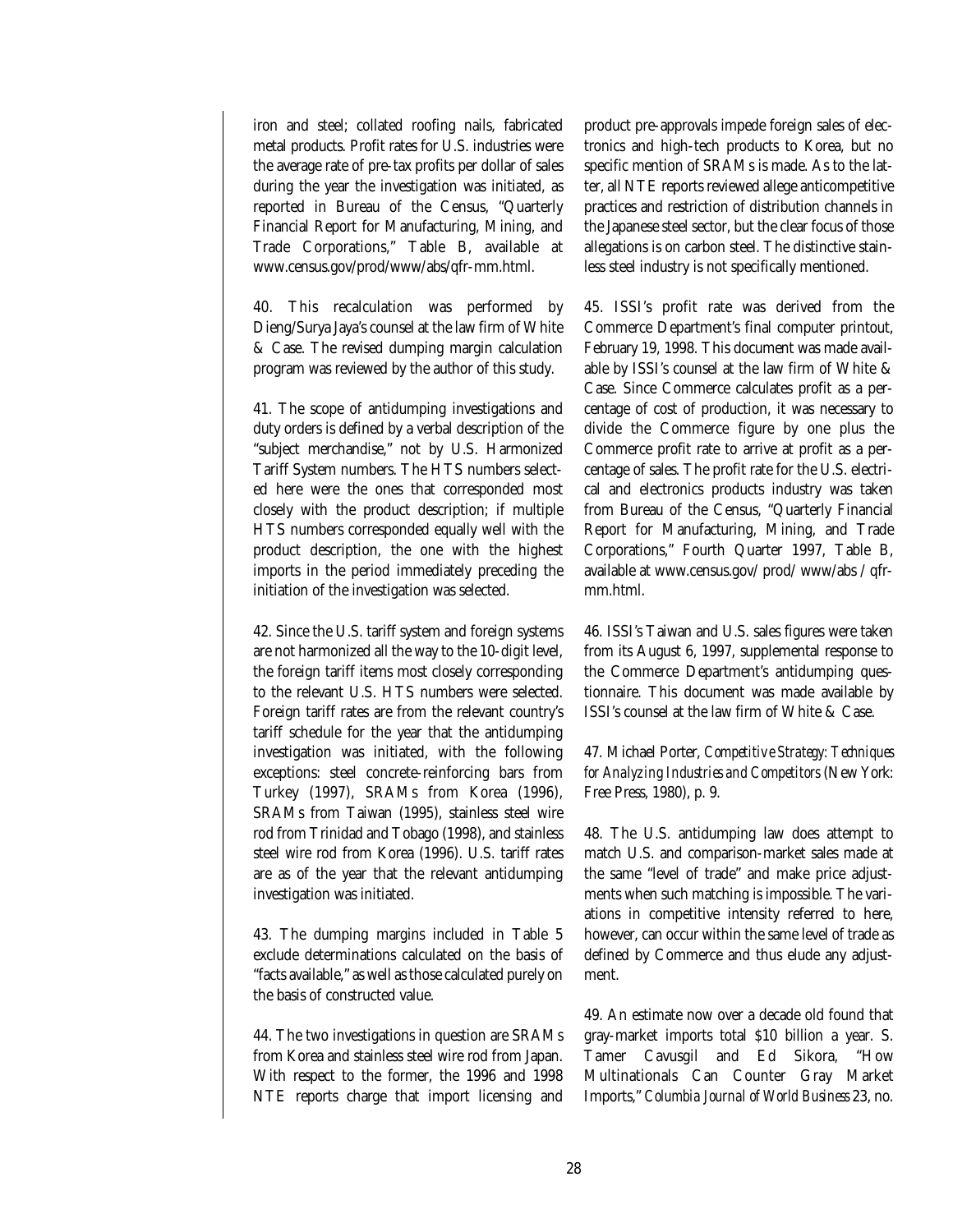4 (Winter 1988): 76.

50. Lawrence M. Friedman, "Business and Legal Strategies for Combating Grey-Market Imports," *International Lawyer* 32, no. 1 (Spring 1998): 28.

51. U.S. Bureau of the Census, *Statistical Abstract of the United States: 1998,* Table 863, p. 544.

52. Financial information taken from companies' 10-K reports, available at www.sec.gov.

53. Financial information taken from company's 1998 10-K report, available at www.sec.gov.

54. Kara Swisher, "At Amazon, the CFO Sells Investors on the Merits of Losses," *Wall Street Journal*, March 25, 1999.

55. See, for example, Pankaj Ghemawat, "Building Strategy on the Experience Curve," *Harvard Business Review* 85, no. 2 (March-April 1985): 143- 49.

56. Michael Porter, *Competitive Advantage: Creating and Sustaining Superior Performance* (New York: Free Press, 1985), pp. 436-37. Emphasis in original.

57. Charles T. Horngren, George Foster, and Srikant M. Datar, *Cost Accounting: A Managerial Emphasis,* 9th ed. (Upper Saddle River, N.J.: Prentice Hall, 1997), p. 555.

58. See, for example, John C. Panzar and Robert D. Willig, "Economies of Scope," *American Economic Review* 71, no. 2 (May 1981): 268. Panzar and Willig coined the term "economies of scope."

59. David Besanko, David Dranove, and Mark Shanley, *The Economics of Strategy* (New York: John Wiley & Sons, 1996), p. 178.

60. Ibid., p. 184.

61. Specifically, profit, selling expenses, general and administrative expenses, and interest expenses were stripped out of the calculation of normal value. What remained was total manufacturing costs raw materials, direct labor, and factory overhead.

This remainder still overstates variable costs, since it includes fixed overhead costs (for these respondents it was not possible to separate out fixed and variable overhead). The recalculations were performed by the companies' counsel at the law firm of White & Case. The revised dumping margin calculation programs were reviewed by the author of this study.

62. Section 773(b)(2)(B) of the Tariff Act of 1930, as amended, codified at 19 U.S.C. § 1677b(b)(2)(B).

63. Section 773(f)(1)(C) of the Tariff Act of 1930, as amended, codified at 19 U.S.C. § 1677b(f)  $(1)(C)$ .

64. Some antidumping supporters argue that crosssubsidization is itself an unfair trading practice. Thus, Terence Stewart, a prominent attorney who represents complaining U.S. industries in antidumping cases, has argued that the antidumping law is designed to "offset any artificial advantage that flows from closed foreign markets, *cross-subsidization by multiproduct firms*, government largesse, or other factors that have nothing to do with comparative advantage." Terence P. Stewart, "Administration of the Antidumping Law: A Different Perspective," in Boltuck and Litan, p. 288 (emphasis added). This position, however, is untenable. Cross-subsidization is endemic among multiproduct firms, both foreign and American; indeed, the potential for cross-subsidization is one of the main reasons that multiproduct firms exist. It makes no sense to condemn cross-subsidization by foreign companies as "unfair" when identical business practices are routinely pursued by their American rivals.

65. Admittedly, the scope of interventionist policies that the antidumping law claims to address is broader than that covered under the CVD law: first, the CVD law does not apply to NME countries; second, it does not purport to address sanctuarymarket situations or broad structural distortions like insufficiently developed commercial law. Nevertheless, for constructed-value cases—which are limited to market economies and (as seen above) generally occur in situations in which sanctuary markets are highly unlikely—there is a significant overlap in the ostensible targets of CVD and antidumping investigations.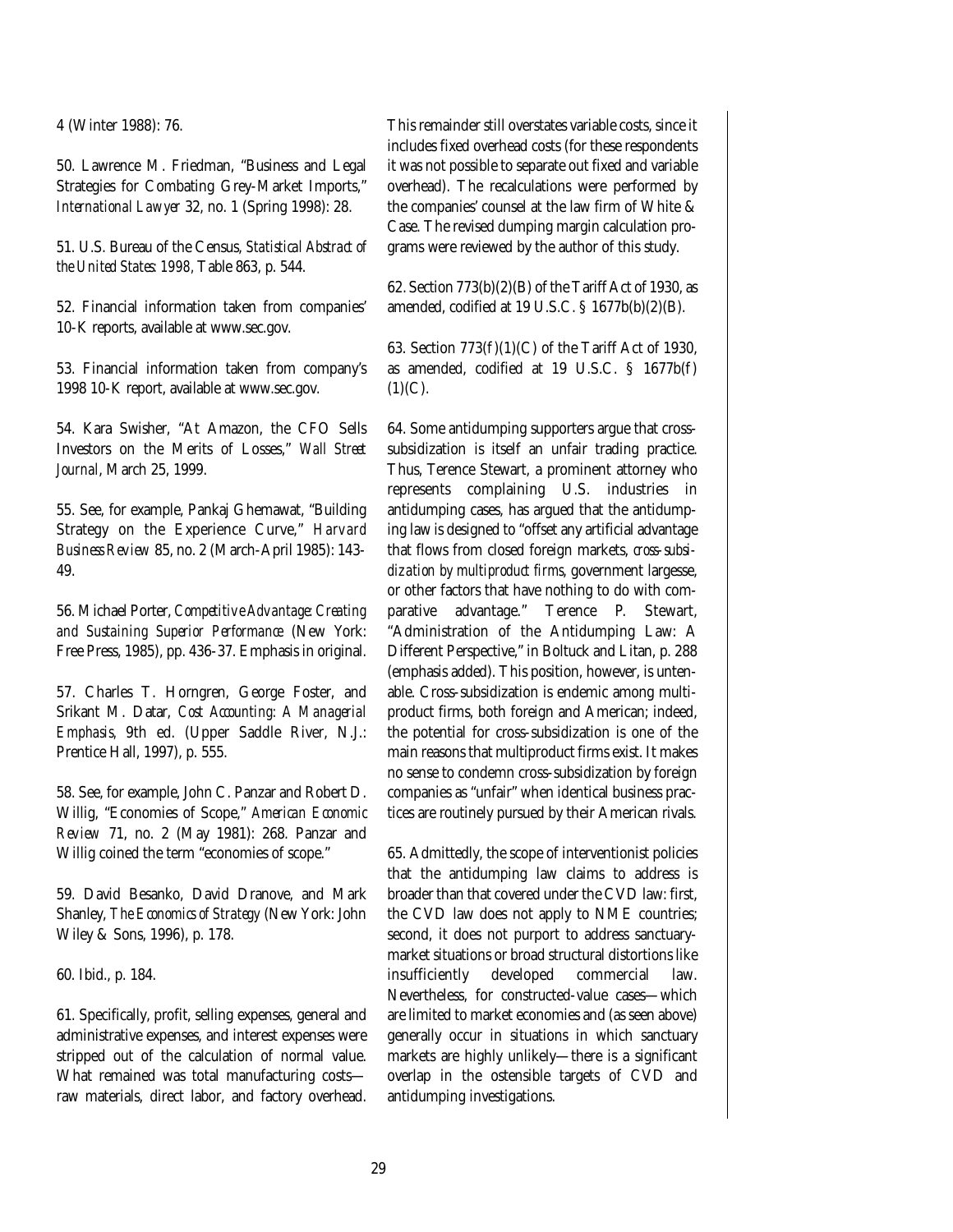66. There are limits on obtaining double relief through simultaneous antidumping and CVD petitions. Specifically, the CVD law distinguishes between export subsidies (subsidies tied to exports) and domestic subsidies (subsidies targeted to specific industries). For export subsidies, the antidumping law provides an offset for any CVD duties paid; for domestic subsidies, though, there is no offset, and therefore it is possible that simultaneous antidumping and CVD actions could double count the market-distorting effects of such subsidies.

67. Those four investigations are pasta from Italy, carbon steel wire rod from Canada, carbon steel wire rod from Trinidad and Tobago, and stainless steel wire rod from Italy. In each of those cases Commerce conducted contemporaneous antidumping and CVD investigations. In addition, another constructed value-based antidumping investigation included in the sample—stainless steel wire rod from Spain—covers a product that is subject to an outstanding CVD order. That CVD case has been inactive, however, since an administrative review determination in 1990 found *de minimis* subsidies. Furthermore, three other CVD investigations overlapped with antidumping investigations included in the sample reviewed in this study: pasta from Turkey, carbon steel wire rod from Germany, and carbon steel wire rod from Venezuela. In those three cases, however, the Commerce Department's determinations were based on "facts available," not constructed value.

68. Indeed, in 1 of those 22 investigations, fresh Atlantic salmon from Chile, Commerce did conduct a CVD investigation but made a negative finding. Yet for three of the five respondents in the antidumping case, Commerce made affirmative determinations on the basis of comparing U.S. sales to constructed value (the other two respondents received negative determinations). It is hard to square an affirmative constructed-value-based dumping finding—which supposedly points to market-distorting government subsidies—and a negative subsidy determination in a corresponding CVD case.